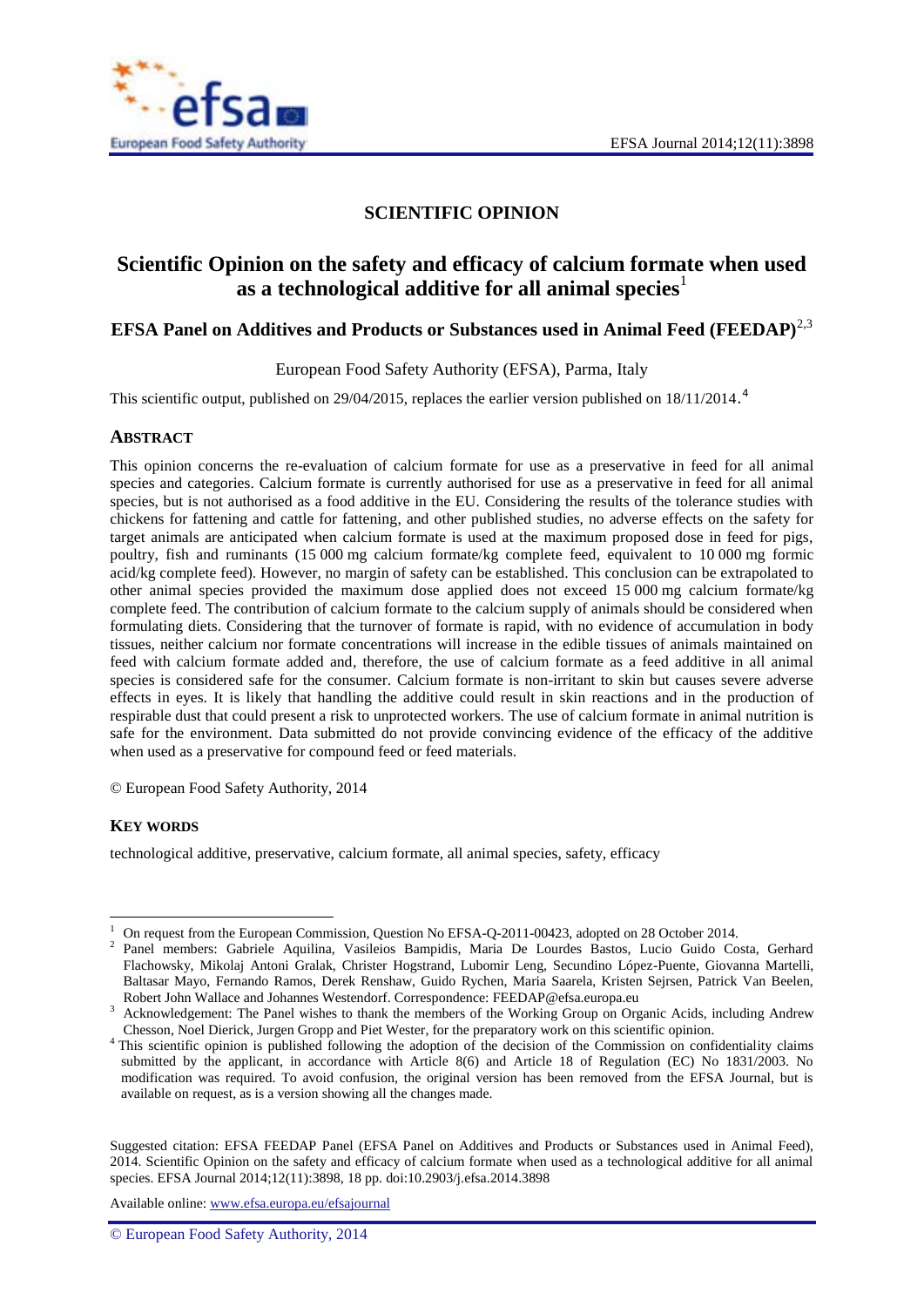

#### <span id="page-1-0"></span>**SUMMARY**

Following a request from the European Commission, the Panel on Additives and Products or Substances used in Animal Feed (FEEDAP) was asked to deliver a scientific opinion on the application for the re-evaluation of calcium formate when used as a preservative in feed for all animal species.

Calcium formate is currently authorised for use as preservative in feed for all animal species, but is not authorised as a food additive in the EU.

Formate is a natural constituent of ruminal and intestinal contents and manure. Since animals are exposed to formate, studies of either formic acid or its salts are considered equivalent provided the substances are used on an equimolar basis.

Considering the results of the tolerance studies with chickens for fattening and cattle for fattening, and other published studies, in which calcium formate had been fed to target species at concentrations greater than that proposed by the applicant, no adverse effects on the safety for target animals are anticipated when calcium formate is used at the maximum proposed dose in feed for pigs, poultry, fish and ruminants (15 000 mg calcium formate/kg complete feed, equivalent to 10 000 mg formic acid/kg complete feed). However, no margin of safety can be established. This conclusion can be extrapolated to other animal species provided the maximum dose applied does not exceed 15 000 mg calcium formate/kg complete feed.

The contribution of calcium formate to the calcium supply of animals should be considered when formulating diets.

Considering that the turnover of formates is rapid, with no evidence of accumulation in body tissues, neither calcium nor formate concentrations will increase in the edible tissues of animals maintained on feed with calcium formate added, and no additional exposure by consumers is expected. Therefore, the use of calcium formate as a feed additive in all animal species is considered safe for the consumer.

Calcium formate is non-irritant to skin but causes severe adverse effects in eyes. It is likely that handling the additive could result in skin reactions and in the production of respirable dust that could present a risk to unprotected workers.

Methane emissions by ruminants constitute around 2 % of total greenhouse gas emissions, and only a very small proportion of ruminants globally would receive formate as an additive. Therefore, the use of calcium formate in animal nutrition is safe for the environment.

The studies in which antimicrobial inhibitory effects of calcium formate were observed in pure cultures of four different bacterial species and a study concerning the preservative effect of calcium formate in six preservation trials do not provide convincing evidence of the efficacy of the additive when used as a preservative for compound feed or feed materials.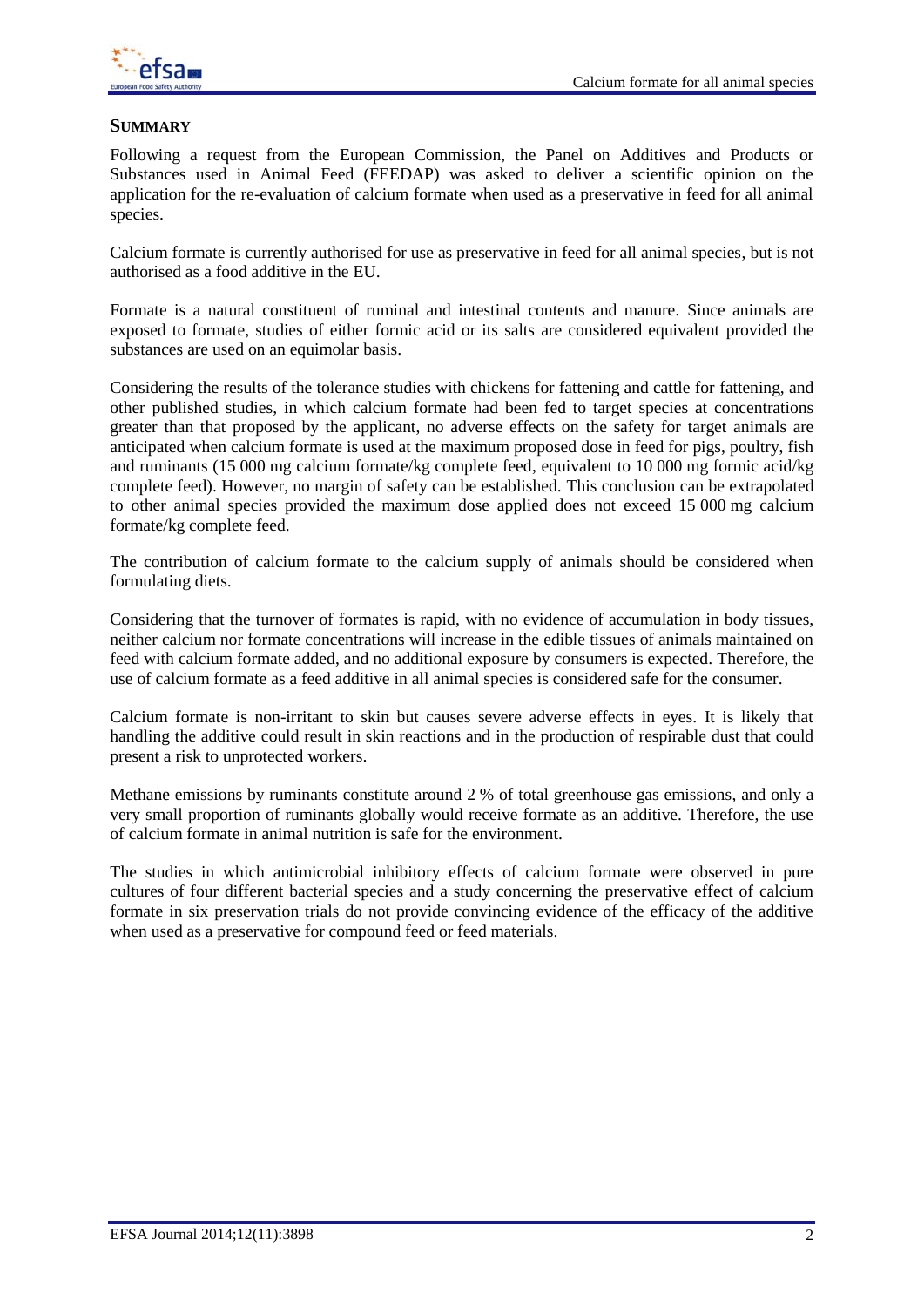

# TABLE OF CONTENTS

| $\mathbf{1}$ .                                                                                   |  |  |  |  |  |  |
|--------------------------------------------------------------------------------------------------|--|--|--|--|--|--|
| $2^{\circ}$                                                                                      |  |  |  |  |  |  |
| $2.1$ .                                                                                          |  |  |  |  |  |  |
| 2.2.                                                                                             |  |  |  |  |  |  |
| 2.2.1.                                                                                           |  |  |  |  |  |  |
| 2.2.2.                                                                                           |  |  |  |  |  |  |
| 2.3.                                                                                             |  |  |  |  |  |  |
| 2.4.                                                                                             |  |  |  |  |  |  |
| Evaluation of the analytical methods by the European Union Reference Laboratory (EURL) 8<br>2.5. |  |  |  |  |  |  |
| 3.                                                                                               |  |  |  |  |  |  |
| 3.1.                                                                                             |  |  |  |  |  |  |
| 3.1.1.                                                                                           |  |  |  |  |  |  |
| 3.1.2.                                                                                           |  |  |  |  |  |  |
| 3.1.3.                                                                                           |  |  |  |  |  |  |
| 3.1.4.                                                                                           |  |  |  |  |  |  |
| 3.1.5.                                                                                           |  |  |  |  |  |  |
| 3.2.                                                                                             |  |  |  |  |  |  |
| 3.3.                                                                                             |  |  |  |  |  |  |
| 3.4.                                                                                             |  |  |  |  |  |  |
|                                                                                                  |  |  |  |  |  |  |
| 4.1.                                                                                             |  |  |  |  |  |  |
| 4.2.                                                                                             |  |  |  |  |  |  |
|                                                                                                  |  |  |  |  |  |  |
|                                                                                                  |  |  |  |  |  |  |
|                                                                                                  |  |  |  |  |  |  |
| Annex - Executive Summary of the Evaluation Report of the European Union Reference Laboratory    |  |  |  |  |  |  |
|                                                                                                  |  |  |  |  |  |  |
|                                                                                                  |  |  |  |  |  |  |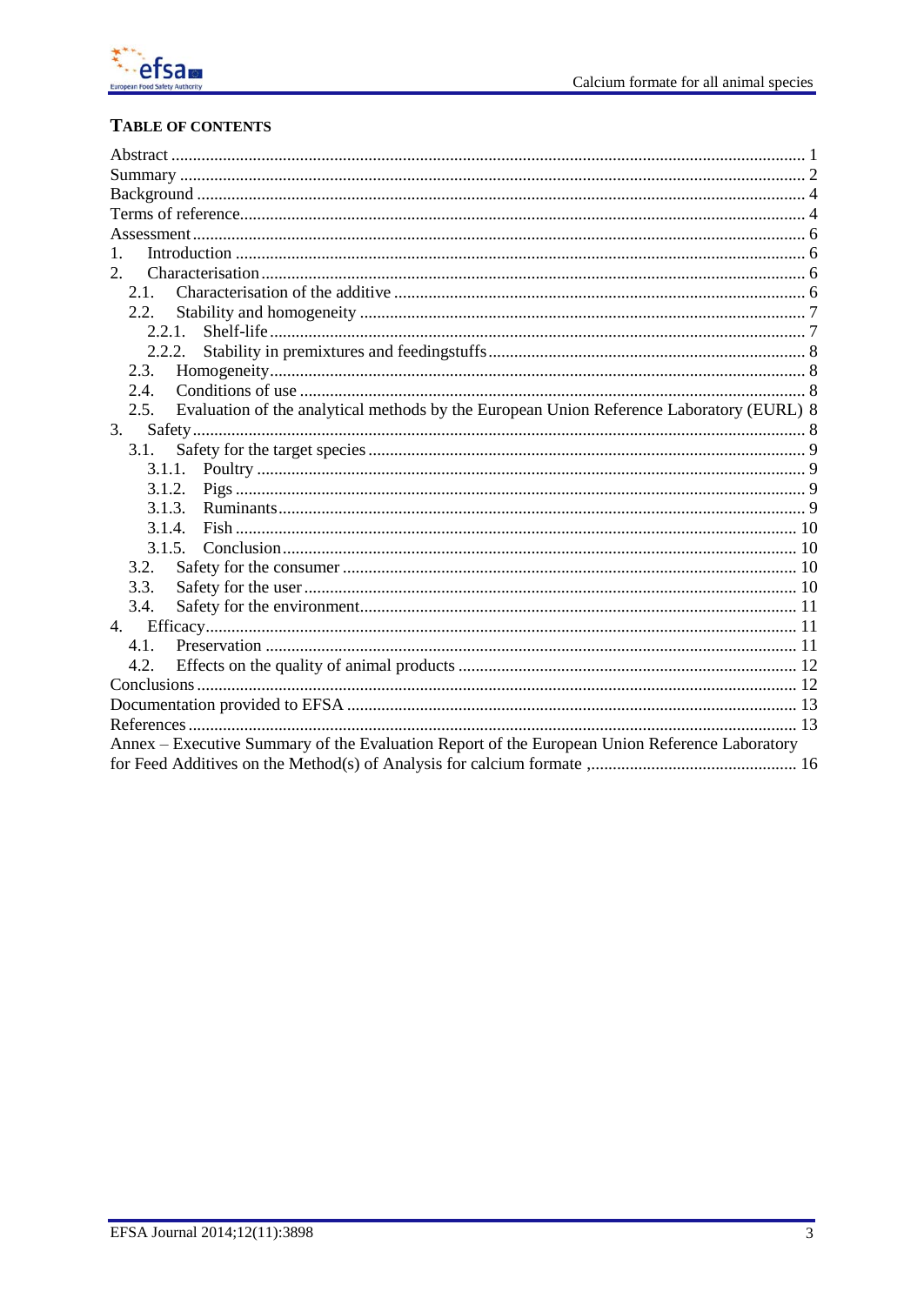

# <span id="page-3-0"></span>**BACKGROUND**

Regulation (EC) No  $1831/2003^5$  establishes the rules governing the Community authorisation of additives for use in animal nutrition. In particular, Article 4(1) of that Regulation lays down that any person seeking authorisation for a feed additive or for a new use of a feed additive shall submit an application in accordance with Article 7 and Article 10(2) of that Regulation also specifies that for existing products within the meaning of Article 10(1), an application shall be submitted in accordance with Article 7, at the latest one year before the expiry date of the authorisation given pursuant to Directive 70/524/EEC for additives with a limited authorisation period, and within a maximum of seven years after the entry into force of this Regulation for additives authorised without a time limit or pursuant to Directive 82/471/EEC.

The European Commission received a request from  $LANXESS^6$  for re-evaluation of the product calcium formate when used as a feed additive for all animal species (category: technological additive; functional group: preservative) under the conditions mentioned in Table 1.

According to Article 7(1) of Regulation (EC) No 1831/2003, the Commission forwarded the application to the European Food Safety Authority (EFSA) as an application under Article 10(2) (reevaluation of an authorised feed additive). EFSA received directly from the applicant the technical dossier in support of this application.<sup>7</sup> According to Article 8 of that Regulation, EFSA, after verifying the particulars and documents submitted by the applicant, shall undertake an assessment in order to determine whether the feed additive complies with the conditions laid down in Article 5. The particulars and documents in support of the application were considered valid by EFSA as of 16 June 2011.

Calcium formate is currently authorised under Council Directive  $70/524/EEC<sup>8</sup>$  for use as preservative in feed for all animal species (E 238) and subject to re-evaluation.

The European Food Safety Authority (EFSA) issued an opinion on the safety and efficacy of formic acid as preservative in all animal species (EFSA FEEDAP Panel, 2014).

# <span id="page-3-1"></span>**TERMS OF REFERENCE**

According to Article 8 of Regulation (EC) No 1831/2003, EFSA shall determine whether the feed additive complies with the conditions laid down in Article 5. EFSA shall deliver an opinion on the safety for the target animals, the consumer, the user and the environment and the efficacy of calcium formate, when used under the conditions described in Table 1.

<sup>5</sup> Regulation (EC) No 1831/2003 of the European Parliament and of the Council of 22 September 2003 on additives for use in animal nutrition. OJ L 268, 18.10.2003, p. 29.

<sup>6</sup> LANXESS Distribution GmbH, Katzbergstr. 1, 40764, Langenfeld, Germany.

<sup>7</sup> EFSA Dossier reference: FAD-2010-0303.

<sup>8</sup> List of the authorised additives in feedingstuffs published in application of Article 9t (b) of Council Directive 70/524/EEC concerning additives in feeding-stuffs. OJ C 50, 25.02.2004, p.1.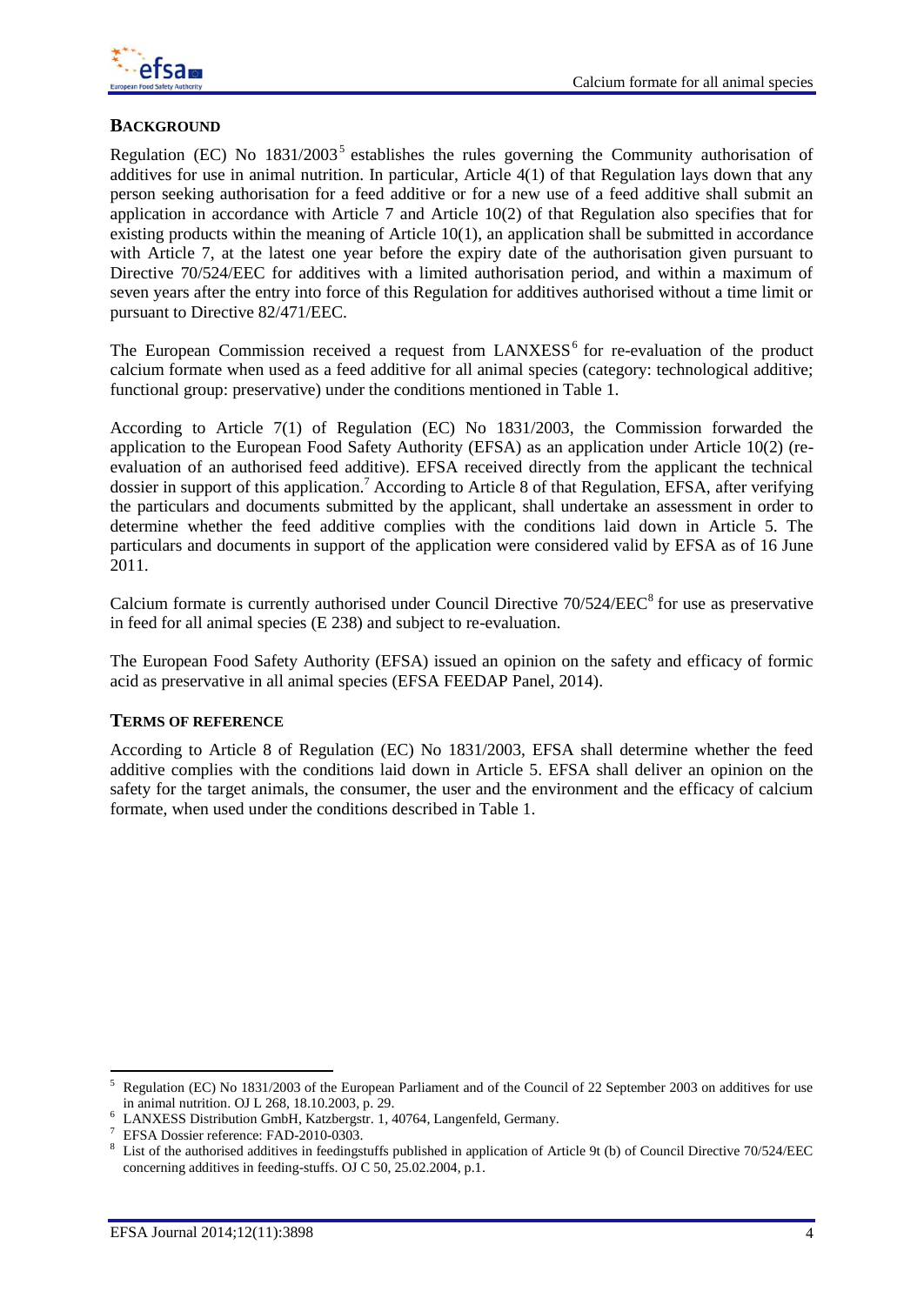

| <b>Additive</b>                                                      |                                 | Calcium formate                                                                                                              |                                     |                                      |                                        |  |  |
|----------------------------------------------------------------------|---------------------------------|------------------------------------------------------------------------------------------------------------------------------|-------------------------------------|--------------------------------------|----------------------------------------|--|--|
| <b>Registration number/EC No/No</b><br>(if appropriate)              |                                 | E 238                                                                                                                        |                                     |                                      |                                        |  |  |
| Category(ies) of additive                                            |                                 | <b>Technological Additives</b>                                                                                               |                                     |                                      |                                        |  |  |
|                                                                      | Functional group(s) of additive | Preservative                                                                                                                 |                                     |                                      |                                        |  |  |
|                                                                      |                                 |                                                                                                                              |                                     |                                      |                                        |  |  |
| <b>Description</b>                                                   |                                 |                                                                                                                              |                                     |                                      |                                        |  |  |
| Composition, description                                             |                                 | Chemical<br>formula                                                                                                          | Purity criteria<br>(if appropriate) |                                      | Method of analysis<br>(if appropriate) |  |  |
| <b>Calcium</b> formate                                               |                                 | Ca(HCOO) <sub>2</sub>                                                                                                        |                                     | Min 99.0%                            | ongoing                                |  |  |
|                                                                      |                                 |                                                                                                                              |                                     |                                      |                                        |  |  |
| Trade name (if appropriate)                                          |                                 | not applicable                                                                                                               |                                     |                                      |                                        |  |  |
| Name of the holder of<br>authorisation (if appropriate)              |                                 | not applicable                                                                                                               |                                     |                                      |                                        |  |  |
|                                                                      |                                 |                                                                                                                              |                                     |                                      |                                        |  |  |
| <b>Conditions of use</b>                                             |                                 |                                                                                                                              |                                     |                                      |                                        |  |  |
| Species or                                                           |                                 | Minimum content<br>Maximum content<br>Withdrawal period<br>mg or Units of activity or CFU/kg of complete<br>(if appropriate) |                                     |                                      |                                        |  |  |
| category of                                                          | Maximum Age                     |                                                                                                                              |                                     |                                      |                                        |  |  |
| animal                                                               |                                 | feedingstuffs (select what applicable)                                                                                       |                                     |                                      |                                        |  |  |
| A11                                                                  | not applicable                  | 15 000                                                                                                                       |                                     |                                      | none                                   |  |  |
|                                                                      |                                 |                                                                                                                              |                                     |                                      |                                        |  |  |
| Other provisions and additional requirements for the labelling       |                                 |                                                                                                                              |                                     |                                      |                                        |  |  |
| Specific conditions or restrictions<br>for use (if appropriate)      |                                 | not applicable                                                                                                               |                                     |                                      |                                        |  |  |
| Specific conditions or restrictions<br>for handling (if appropriate) |                                 | not applicable                                                                                                               |                                     |                                      |                                        |  |  |
| Post-market monitoring<br>(if appropriate)                           |                                 | not applicable                                                                                                               |                                     |                                      |                                        |  |  |
|                                                                      | Specific conditions for use in  |                                                                                                                              |                                     |                                      |                                        |  |  |
|                                                                      | complementary feedingstuffs     | not applicable                                                                                                               |                                     |                                      |                                        |  |  |
| (if appropriate)                                                     |                                 |                                                                                                                              |                                     |                                      |                                        |  |  |
|                                                                      |                                 |                                                                                                                              |                                     |                                      |                                        |  |  |
| Maximum Residue Limit (MRL) (if appropriate)                         |                                 |                                                                                                                              |                                     |                                      |                                        |  |  |
| Marker residue                                                       |                                 | Species or category of<br>animal                                                                                             |                                     | Target tissue(s) or<br>food products | Maximum content in<br>tissues          |  |  |
|                                                                      | not applicable                  |                                                                                                                              |                                     |                                      |                                        |  |  |
|                                                                      |                                 |                                                                                                                              |                                     |                                      |                                        |  |  |

# **Table 1:** Description and conditions of use of the additive as proposed by the applicant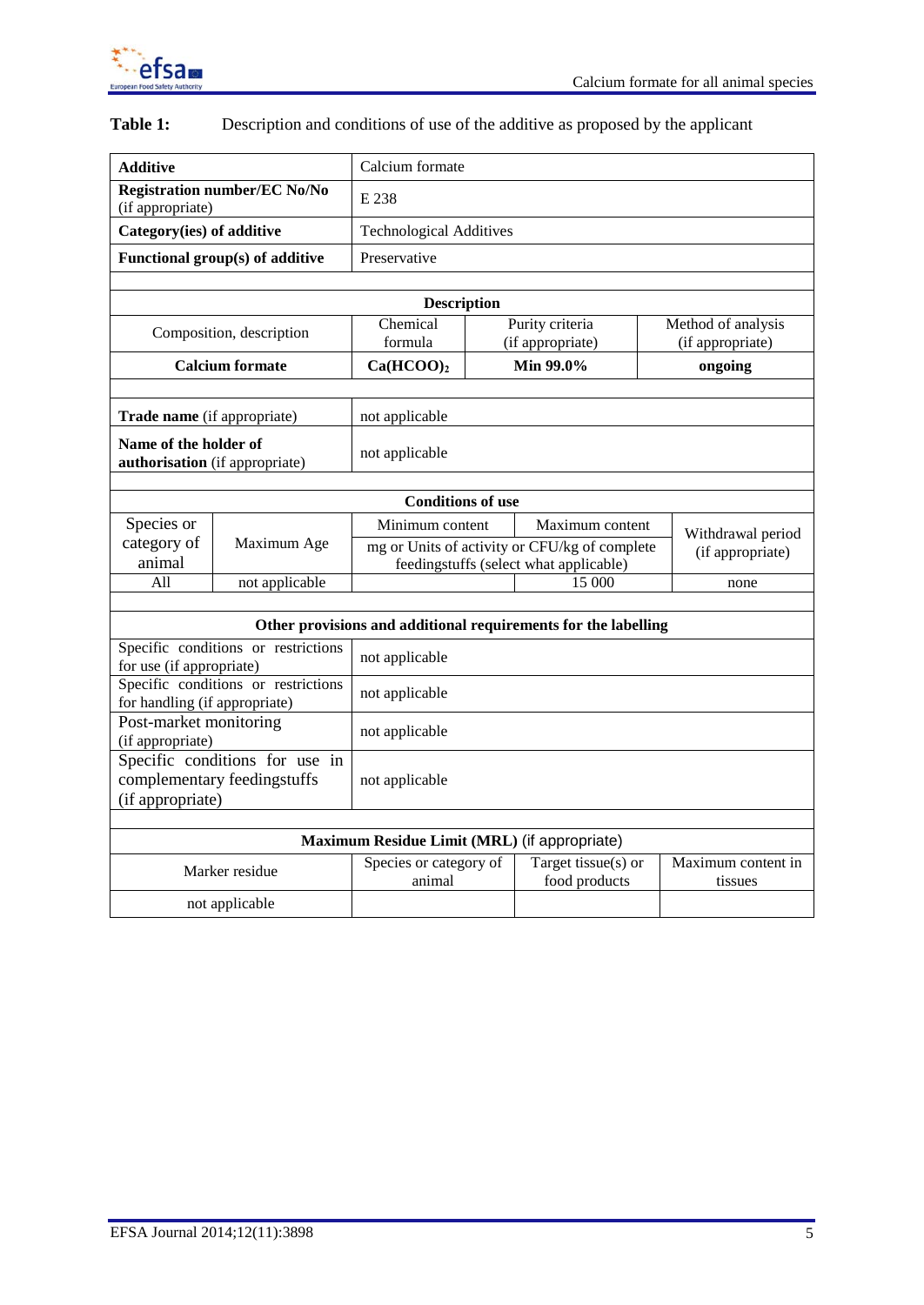

#### <span id="page-5-0"></span>**ASSESSMENT**

This opinion is based in part on data provided by an applicant involved in the production/distribution of calcium formate. It should be recognised that these data cover only a fraction of existing additives containing calcium formate.

#### <span id="page-5-1"></span>**1. Introduction**

Formic acid is an intermediate in normal one-carbon metabolism in microorganisms, plants and animals, contributing to transmethylation reactions before, ultimately, being oxidised to carbon dioxide. It can be detected, in varying amounts, in plants and animals and, in some plants and insects, provides a specialised defence against predation. Background levels of formic acid in fruit, honey, wine, roasted coffee, evaporated milk and cheese range from 1 to 2 000 mg/kg, and levels between 2.7 and 87 mg/kg are reported in brandies produced from apples, pears, plums and apricots (HSDB, 2006; OECD, 2010). World-wide industrial production of formic acid is approximately 0.75 million tonnes per annum, one-third of which is used in agriculture, primarily as a silage additive for the preservation of animal feedstuffs. Calcium formate is the calcium salt of formic acid.

Although not formally authorised in the European Union (EU) for food use, formic acid is registered under the General Standards for Food Additives (GFSA) provisions of the Food and Agricultural Organization of the United Nations (FAO) as a food preservative in sauces and similar products to a maximum of 200 mg/kg and in flavoured drinks to a maximum of 100 mg/kg (Codex, 2011). The Joint FAO/World Health Organization (WHO) Expert Committee on Food Additives established an acceptable daily intake (ADI) of formic acid of 0–3 mg/kg body weight (bw) (JECFA, 1974, 1998).

Calcium formate is a feed additive currently authorised without time limit under Council Directive  $70/524/EEC<sup>9</sup>$  for its use as a preservative in feed for all animal species (E 238) and is presently listed in the EU Register of Feed Additives.<sup>10</sup>

The application under consideration is for the re-evaluation of calcium formate as a technological additive when used as a preservative in feed for all animal species as required by Regulation (EC) No 1831/2003.<sup>11</sup>

#### <span id="page-5-2"></span>**2. Characterisation**

#### <span id="page-5-3"></span>**2.1. Characterisation of the additive**

Calcium formate (formic acid calcium salt, Ca(HCOO)<sub>2</sub>, Chemical Abstracts Service (CAS) No 544-17-2, European Inventory of Existing Commercial chemical Substances (EINECS) No 208-863-7) is a colourless solid with nearly no odour and a molecular weight of 130.1 g/mol. It is the calcium salt of formic acid and occurs naturally in food. Calcium formate is soluble in water (160 g/L at 20 °C)<sup>12</sup> with a bulk density of 1 150 kg/m<sup>3</sup>. The structural formula of calcium formate is shown in Figure 1.



<sup>&</sup>lt;sup>9</sup> List of the authorised additives in feedingstuffs published in application of Article 9t (b) of Council Directive 70/524/EEC concerning additives in feeding-stuffs. OJ C 50, 25.02.2004, p.1.

<sup>&</sup>lt;sup>10</sup> Available online: [http://ec.europa.eu/food/food/animalnutrition/feedadditives/registeradditives\\_en.htm](http://ec.europa.eu/food/food/animalnutrition/feedadditives/registeradditives_en.htm)

<sup>&</sup>lt;sup>11</sup> Regulation (EC) No 1831/2003 of the European Parliament and of the Council of 22 September 2003 on additives for use in animal nutrition. OJ L 268, 18.10.2003, p. 29.

<sup>&</sup>lt;sup>12</sup> Technical Dossier/Section II/ Sect\_II\_Identity.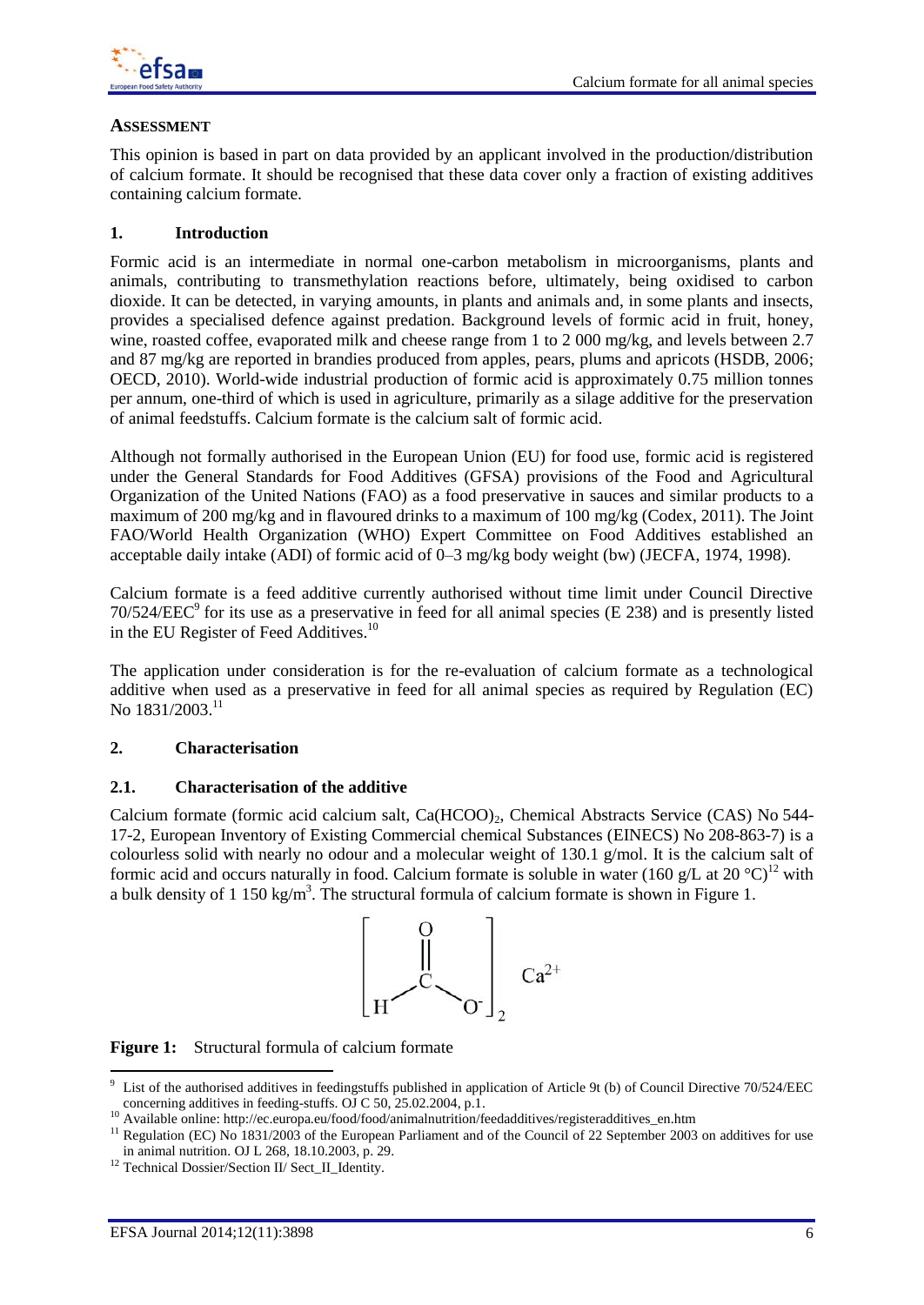Calcium formate is formed by chemical synthesis as a co-product during the manufacturing of trimethylolpropane (TMP). Hydrated lime is used as the source of calcium. In the presence of a basic catalyst, butyraldehyde and formaldehyde react in aqueous solution, forming an unstable intermediary product (dimethylol butyraldehyde (DIMBA)). The unstable intermediate DIMBA further reacts with formaldehyde to produce TMP and calcium formate. Calcium formate is then separated from the TMP–calcium formate solution<sup>13</sup>, subjected to heat treatment to remove formaldehyde and then dried.

The additive is specified to contain a minimum of 99.0 % calcium formate and 68.5 % formate. This was confirmed by analysis of five batches of the additive with a mean content (w/w) of calcium formate of 99.5 % (range 99.2–99.8 %) and a mean content of formate of 68.8 % (68.6–69.1 %). The specified calcium concentration is at least  $30.5$  %.<sup>14,15</sup>

The presence of impurities is related to the manufacturing process. Analysis of five batches of calcium formate showed that concentrations of impurities (e.g. TMP, calcium carbonate, goethite, manganese oxide, silicon oxide, aluminium oxide, calcium sulphate) were below 0.1 % in all cases. Residual TMP accounted for less than  $0.006\%$  (w/w) which is considered of no toxicological relevance. <sup>16</sup> Formaldehyde was below the limit of detection, which was not stated.

Analysis of five different batches of calcium formate for heavy metals and arsenic showed values below the limits of detection for arsenic, lead, cadmium  $\langle \langle 0.50 \text{ mg/kg} \rangle$  and mercury  $\langle \langle 0.02 \text{ mg/kg} \rangle$ . Dioxins in these five batches were 0.09 ng WHO-PCDD/F-TEQ (polychlorinated dibenzodioxin/dibenzofuran (PCDD/F)-toxic equivalent (TEQ) concentrations) per kilogram.<sup>17</sup>

Particle size distribution was analysed by laser diffraction in three batches of calcium formate.<sup>18</sup> The results showed that approximately 60 % of the particles have a diameter of less than 100 μm, 40 % of the particles have a diameter of less than 50 μm and 6 % of the particles have a diameter of less than 10 μm.

Analysis of the dustiness of the feed additive (one batch, two replicates) was performed using a gravimetric method, determining the amount of dust of the test item which may be liberated into the air when handled, and gravimetrically collected (in mg). Specific standards by the testing laboratory were applied (0–12 mg: nearly dust-free; 12–30 mg: essentially non-dusty; >30 mg: dusty). Mean obtained gravimetric dust was 60.8 mg concluding that the test item was considered to be dusty and that calcium formate has the property to liberate dust in the air.<sup>19</sup>

# <span id="page-6-0"></span>**2.2. Stability and homogeneity**

# <span id="page-6-1"></span>**2.2.1. Shelf-life**

The stability of the additive (detection of formate/calcium formate) in different packaging (paper bag, glass bottles, open and closed Petri dishes) and at different storage conditions was studied over six months. Temperatures ranged from room temperature to 40 °C and relative humidity (RH) from 40 to 80 %. No loss of formate/calcium formate was detected after storage for six months in any of the different packaging and storage conditions.<sup>20</sup>

 $\overline{a}$ <sup>13</sup> Technical Dossier/Section II/ Annex II 2.3.1\_01.

<sup>&</sup>lt;sup>14</sup> Technical Dossier/Section II/Annex\_II\_2.1.3\_08.

<sup>&</sup>lt;sup>15</sup> Technical Dossier/Section II/Annex\_II\_2.1.4\_01.

<sup>16</sup> Technical Dossier/Section II/Annex\_II\_2.1.4\_02.

<sup>&</sup>lt;sup>17</sup> Technical Dossier/Section II/ Annex\_II\_2.1.4\_03-07.

<sup>18</sup> Supplementary information (September 2013)/Annex\_6\_1.

<sup>&</sup>lt;sup>19</sup> Technical dossier/Section II/ Annex\_II\_2.2.2.1\_04.

<sup>&</sup>lt;sup>20</sup> Technical Dossier/Section II/Annex\_II\_2.4.1.2\_01.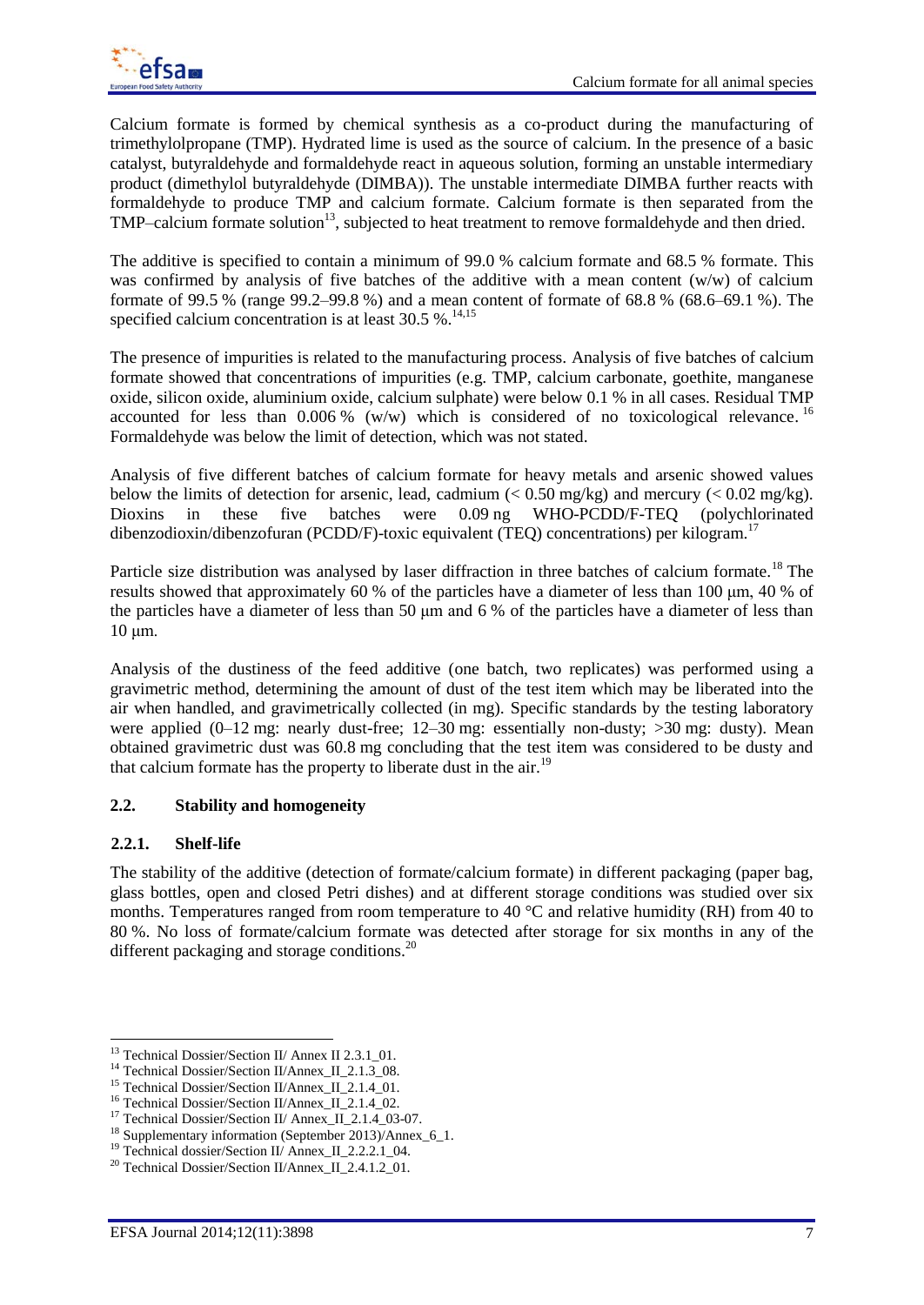#### <span id="page-7-0"></span>**2.2.2. Stability in premixtures and feedingstuffs**

A single batch of a vitamin–mineral premix for piglets was used to study the stability of the additive (130 g/kg) over a six-month period at 20 °C when stored in paper bags. No loss was detected at the end of the study.

The stability of calcium formate was assessed in three different feedingstuffs (piglet starter, diet for growing pigs and a calf milk replacer) for periods up to six months at 20 °C when stored in paper bags. The intended inclusion levels were 15 000 mg/kg for the pig feeds and 2 600 mg/kg for the milk replacer. Essentially, no loss of calcium formate was detected in the piglet and milk replacer diets after six months. Values for the pig feed showed an apparent increase in calcium formate at the end of the study. This may have resulted from the method of analysis which was based on the enzymatic detection of formate.

#### <span id="page-7-1"></span>**2.3. Homogeneity**

Five samples were collected from the piglet feed and five samples from the vitamin–mineral premix used in the stability studies. Calcium formate was measured in each of the samples and the coefficient of variation (CV) calculated for each feed. Calculated CVs were 8.03 % for the vitamin–mineral premix and 4.30 % for the piglet feed.<sup>21,22</sup>

#### <span id="page-7-2"></span>**2.4. Conditions of use**

Calcium formate is intended for use as a preservative for all feedingstuffs and premixtures in all animal species with a level of inclusion ranging between 5 000 and 15 000 mg/kg in complete feedingstuffs. $^{23}$ 

#### <span id="page-7-3"></span>**2.5. Evaluation of the analytical methods by the European Union Reference Laboratory (EURL)**

EFSA has verified the EURL report as it relates to the methods used for the control of the calcium formate in animal feed. The Executive Summary of the EURL report can be found in Appendix A.

#### <span id="page-7-4"></span>**3. Safety**

Calcium formate dissociates in aqueous solution into the calcium cation and the formate anion. Calcium is a normal and essential food and feed constituent and it is a ubiquitous element in the environment. The contribution of calcium formate to the calcium supply of animals should be considered when formulating diets. Formate is an important constituent of intermediary one-carbon metabolism. It may be formed from endogenous and exogenous precursors via enzymatic oxidation reactions, and it is used during folic acid-dependent reactions involved in the biosynthesis of nucleotides required for the synthesis of DNA and RNA and some amino acids (e.g. serine, glycine and methionine). Formate may also be utilised in the citric acid pathway, releasing carbon dioxide and water. Formate can be produced in the body as a result of catabolism of several amino acids and their sources include diet, production by intestinal microflora and certain dietary supplements. Formate is a natural constituent of ruminal and intestinal contents and manure. Since animals are exposed to formate, studies of either formic acid or its salts are considered equivalent when the substances are used on an equimolar basis.

<sup>&</sup>lt;sup>21</sup> Supplementary Information (September 2013)/Annex\_II\_4\_1.

<sup>22</sup> Supplementary Information (September 2013)/Annex\_II\_5\_1.

<sup>&</sup>lt;sup>23</sup> Technical Dossier/Section II/ Sect\_II\_Identity.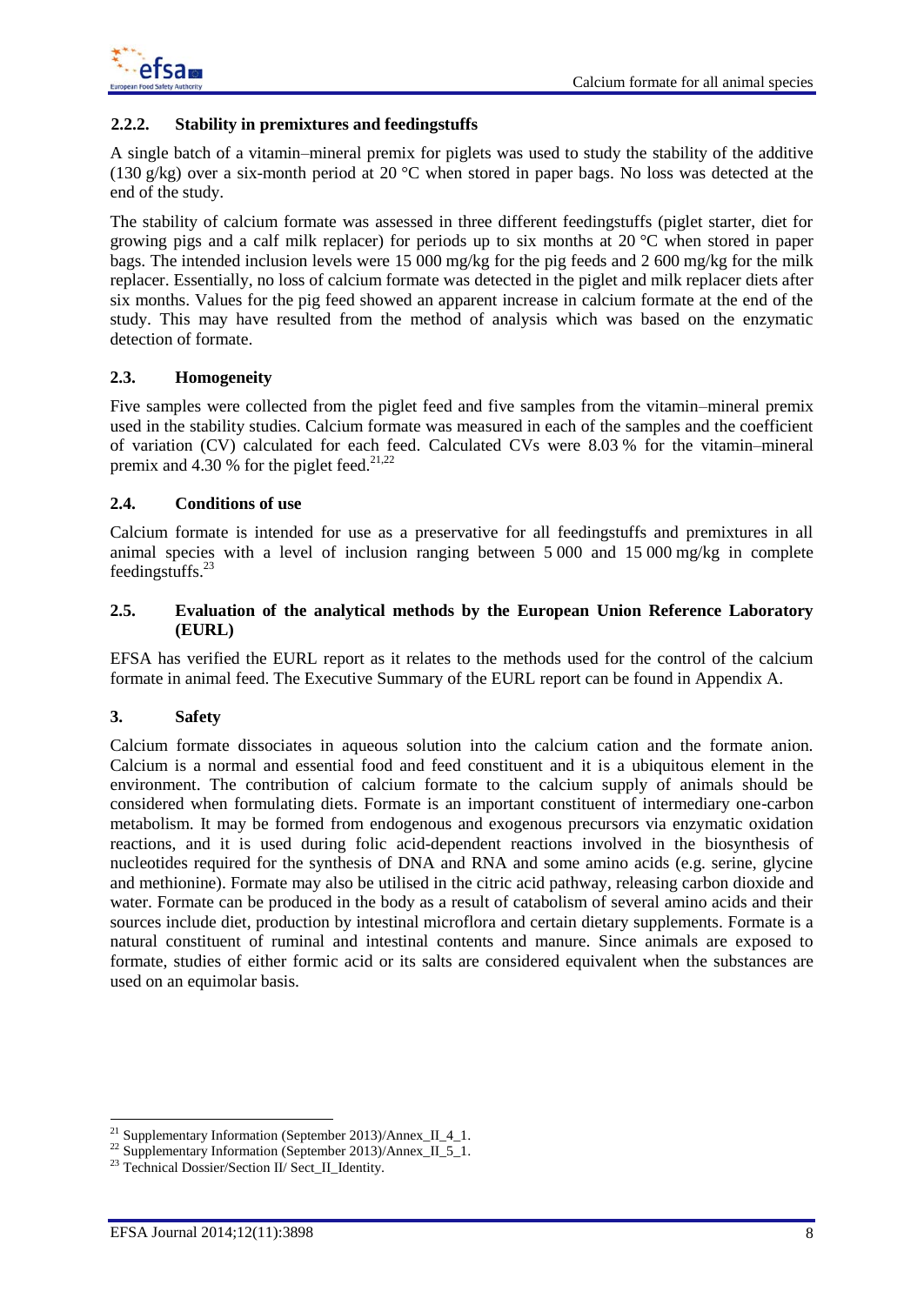

#### <span id="page-8-0"></span>**3.1. Safety for the target species**

#### <span id="page-8-1"></span>**3.1.1. Poultry**

The applicant provided a tolerance study with formic  $\text{acid}^{24}$  which has already been assessed by the FEEDAP Panel in a previous opinion (EFSA FEEDAP Panel, 2014). In the opinion, based on this study and on published scientific literature, the FEEDAP Panel concluded that no safety concerns were apparent in chickens for fattening at a level of 10 000 mg formic acid/kg feed, which equates to 14 600 mg calcium formate/kg feed.

This conclusion is further supported by two published studies in chickens for fattening receiving calcium formate. Pohl et al. (2012) did not observe any effect on growth of chickens of up to 49 days of supplementation of the diet with calcium formate at 15 000 mg/kg feed. Similarly, Izat et al. (1990) did not observe any adverse effects on the performance of chickens for fattening receiving diets supplemented with 14 500 mg calcium formate/kg feed.

# <span id="page-8-2"></span>**3.1.2. Pigs**

Tolerance studies carried out in pigs were not made available for the purpose of this application. Published studies in which calcium formate was supplemented at or below the maximum proposed inclusion rate found no evidence of lowered growth rate, feed intake or feed efficiency (8 500 mg/kg (Øverland et al., 2000), 18 000 mg calcium formate/kg (Eidelsburger et al., 1992), 15 000 mg calcium formate/kg (Pallauf and Hüter, 1993), 27 000 and 15 000 mg calcium formate/kg (Kirchgessner and Roth, 1989, 1990), 18 000 mg calcium formate/kg (Kirchgessner et al., 1992), 15 000 mg calcium formate/kg (Lawlor et al., 2006), 12 000 mg calcium formate/kg (Bosi et al., 2007), 18 000 mg calcium formate/kg (Torrallardona et al., 2007)), and no detrimental effects on clinical chemistry or haematology parameters when measured  $(15\,000 \text{ mg}$  calcium formate/kg).<sup>25</sup> In most studies, no detrimental effects were observed in weaned piglets receiving higher doses (18 000 mg calcium formate/kg (Eidelsburger et al., 1992), 27 000 mg calcium formate/kg (Kirchgessner and Roth, 1987), 18 000 mg calcium formate/kg (Torrallardona et al., 2007)). In one study with weaned piglets, poorer feed intake, feed conversion and weight gain were observed at a formic acid inclusion level of 24 000 mg/kg but not at 18 000 mg/kg (Eckel et al., 1992). Therefore, it can be concluded that at least 15 000 mg calcium formate/kg is well tolerated by pigs.

#### <span id="page-8-3"></span>**3.1.3. Ruminants**

In its recent opinion on formic acid (EFSA FEEDAP Panel, 2014), the FEEDAP Panel noted that large quantities of formate are formed endogenously and converted into methane in the rumen and concluded that the capacity of the ruminal microbiota to metabolise formate greatly exceeds the quantities of formate added as supplemental formic acid at 10 000 mg/kg feed. No accumulation of formate would be expected.

No tolerance study was provided on cattle receiving calcium formate. However, considering the same tolerance study with formic acid in calves,<sup>26</sup> the FEEDAP Panel recently concluded that up to 10 000 mg formic acid/kg feed with a dry matter content of 65.3 % can be considered safe (EFSA FEEDAP Panel, 2014). The FEEDAP Panel considers that the same conclusion would apply to calcium formate at the dose of 15 000 mg calcium formate/kg complete feed.

This is further supported by studies in which calcium formate, at doses up to 15 000 mg/kg, had no detrimental effects in calves<sup>27</sup> (Günther, 1989) or in veal calves receiving milk replacer containing

 $^{24}$  Supplementary Information (September 2013)/Annex\_III\_23\_1

<sup>&</sup>lt;sup>25</sup> Supplementary information (September 2013)/Annexes1/Annex III.1.1.

<sup>&</sup>lt;sup>26</sup> Supplementary information (June 2014)/Annex\_III\_1.

<sup>&</sup>lt;sup>27</sup> Supplementary information (September 2013)/Annexes1/Annex III.17.1.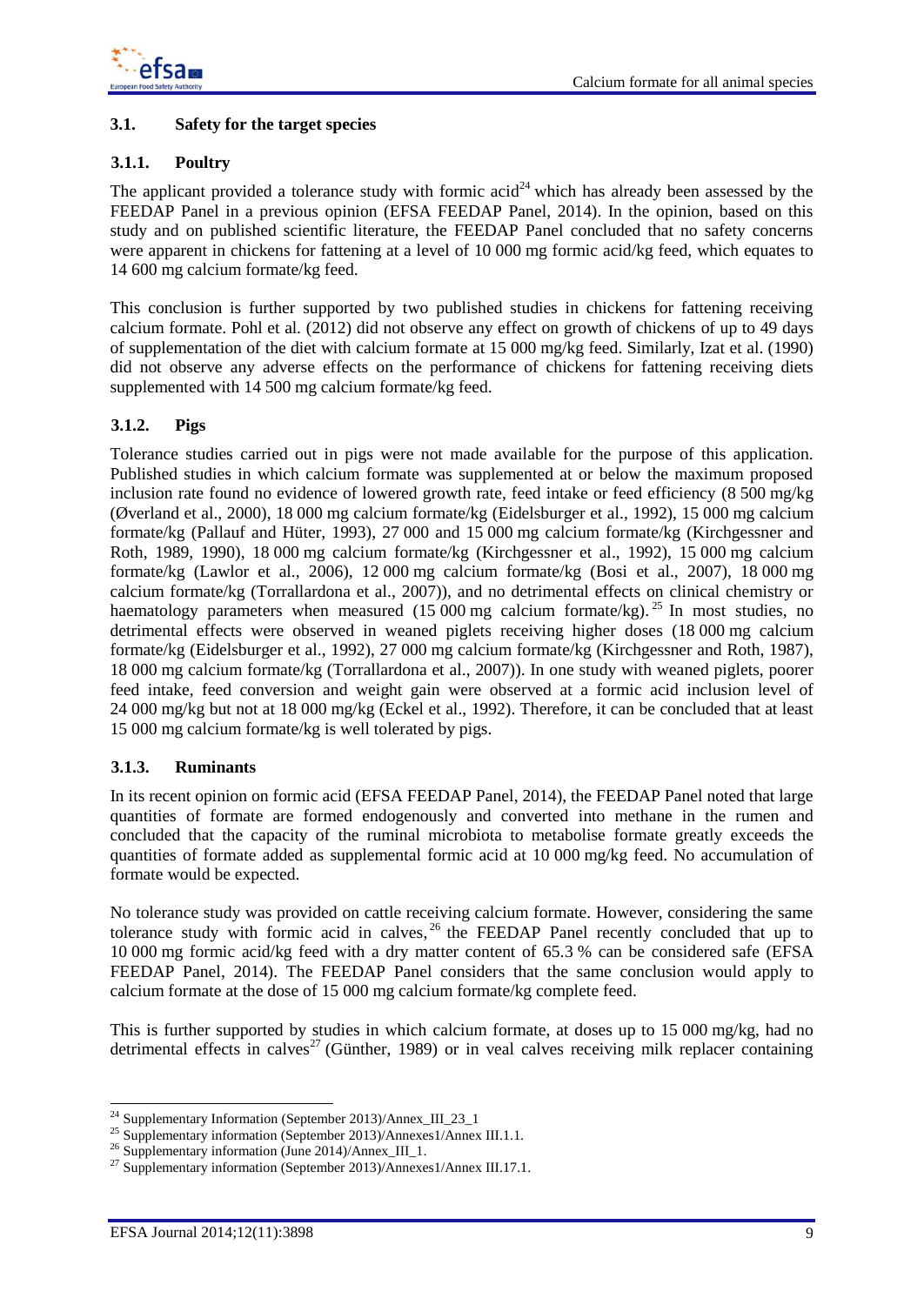calcium formate at 30 000 mg/kg.<sup>28</sup> Some adverse effects (inflammation of the abomasum) at high doses of calcium formate  $(4 \times 170 \text{ g/animal}$ , two days) were observed in published studies in ruminants when calcium formate was used as a source of calcium to correct calcium deficiency (Scott and van Wijk, 2000; McIntyre and Weston, 2002). The Panel notes that the quantities used in these studies are much higher than those for the proposed use as a preservative in this application.

Therefore it is concluded that calcium formate, at 15 000 mg/kg complete feed, would not present tolerance problems for calves or adult ruminants.

# <span id="page-9-0"></span>**3.1.4. Fish**

In an experiment to determine the effect of formic acid on the availability of phosphorus from a fishmeal-based diet, rainbow trout (*Oncorhynchus mykiss*) were exposed to diets containing approximately 0, 4 700 and 12 000 mg formic acid/kg complete feed for four weeks, five days a week (Vielma and Lall, 1997). No adverse effects on growth were observed.

# <span id="page-9-1"></span>**3.1.5. Conclusion**

Considering the results of the tolerance studies with chickens for fattening and cattle for fattening, and other published studies, in which formic acid or calcium formate had been fed to target species at concentrations greater than that proposed by the applicant, no adverse effects are anticipated when calcium formate is used at the maximum proposed dose in feed for pigs, poultry, fish and ruminants (15 000 mg calcium formate/kg complete feed). However, no margin of safety can be established. This conclusion can be extrapolated to other animal species provided the maximum dose applied does not exceed 15 000 mg calcium formate/kg complete feed.

The contribution of calcium formate to the calcium supply of animals should be considered when formulating diets.

# <span id="page-9-2"></span>**3.2. Safety for the consumer**

No significant increase in the presence of formate per se is expected in animal products from the use of calcium formate as feed additive, although carbon derived from formate may be incorporated into tissues as a consequence of normal anabolism. The residual unmetabolised formic acid and other minor metabolites are excreted via urine, faeces or expired air [\(Hanzlik](http://dmd.aspetjournals.org/search?author1=Robert+P.+Hanzlik&sortspec=date&submit=Submit) et al., 2005). No calcium or formate accumulates in tissues of pigs receiving calcium formate at 15 000 mg/kg<sup>29</sup> or in veal calves receiving milk replacer containing calcium formate at 30 000 mg/kg.<sup>30</sup>

Considering that the turnover of formate is rapid, with no evidence of accumulation in body tissues, neither calcium nor formate concentrations will increase in the edible tissues of animals maintained on feed with calcium formate added and no additional exposure of consumers is expected. Therefore, the use of calcium formate as a feed additive in all animal species is considered safe for the consumer.

# <span id="page-9-3"></span>**3.3. Safety for the user**

A skin irritation test was performed following the Organisation for Economic Co-operation and Development (OECD) Guideline  $404<sup>31</sup>$  (three rabbits exposed for 4 hours to 500 mg calcium formate and examined at 1, 24, 48 and 72 hours after exposure). Eye irritation was performed following OECD Guideline  $405^{32}$  (application of 100 mg calcium formate in the conjunctival sac of the right eye of three rabbits and examined after 1, 24, 48, 72 hours and from 4 to 15 days after administration).

 $^{28}$  Supplementary information (September 2013)/Annexes1/Annex III.16.1.

<sup>&</sup>lt;sup>29</sup> Supplementary information (September 2013)/Annexes1/Annex III.1.1.

<sup>&</sup>lt;sup>30</sup> Supplementary information (September 2013)/Annexes1/Annex III.16.1.

<sup>&</sup>lt;sup>31</sup> Technical Dossier/Section III/Annexes Sect. III/Annex\_II\_3.3.1.2.1.

<sup>32</sup> Technical Dossier/Section III/Annexes Sect. III/Annex\_II\_3.3.1.2.2.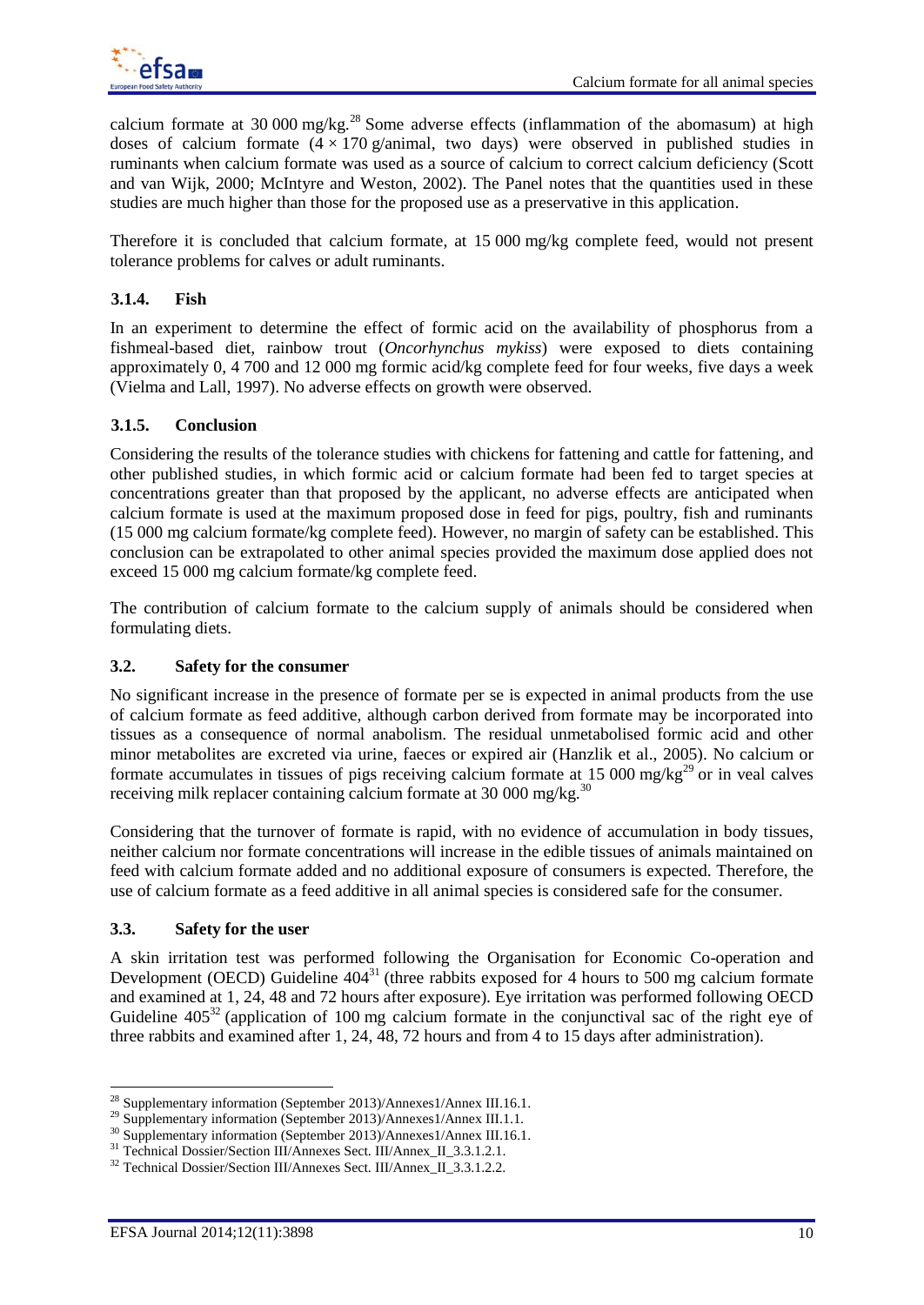No evidence of skin irritation was detected, but there was a strong adverse response in the eye (i.e. corneal opacity, iris irritation, conjunctival redness, conjunctival chemosis), leading to the recommended labelling of 'high risk to the eyes'. No information on skin sensitisation was available and therefore, in the absence of data, skin reactions when handling the additive cannot be excluded.

Because of the particle size distribution of calcium formate, and the high dust generation potential, it is likely that handling the additive could result in the production of respirable dust. No information on inhalation toxicity was available and, therefore, it is prudent to consider that inhalation of the additive could present a risk to unprotected workers.

Therefore, it is concluded that calcium formate is non-irritant to skin but causes severe adverse effects in the eyes. It is likely that handling the additive could result in skin reactions and the production of respirable dust that could present a risk to unprotected workers.

# <span id="page-10-0"></span>**3.4. Safety for the environment**

The use of calcium formate at the maximum proposed level as a feed additive does not exceed the recommended calcium levels in feed. Background levels of calcium are naturally high in manure and, therefore, the contribution of calcium arising from the use of the calcium formate in feed to background levels in the environment would be negligible.<sup>33</sup>

Formate is ubiquitous in the environment and is a natural metabolite in living organisms and a natural constituent of ruminal and intestinal contents and manure. Under aerobic conditions, it is rapidly degraded by methylotrophic bacteria to carbon dioxide or biomass. If anaerobic conditions prevail, as in the rumen and large intestine, it is converted by methanogenic archaea to methane.

In the rumen, formic acid is converted almost quantitatively to methane and carbon dioxide (Beijer, 1952; Carroll and Hungate, 1955). One mole of formate will generate 0.25 mol of methane. Calcium formate, supplied at the rate specified in the opinion, will increase methane emissions per bovine by, on average, about 5 %. Methane emissions by ruminants constitute around 2 % of total greenhouse gas emissions (Johnson and Johnson, 1995), and only a very small proportion of ruminants globally would receive formate as an additive.

Therefore, the FEEDAP Panel considers that the use of calcium formate in animal nutrition is safe for the environment.

# <span id="page-10-1"></span>**4. Efficacy**

Calcium formate has been used widely in the feed industry for decades to decrease the pH of feed, thus providing preservative effects. A fall in feed pH of about one pH unit has been reported as a result of calcium formate supplementation at the maximum inclusion rate proposed of 15 000 mg calcium formate/kg complete feed) (Lawlor et al., 2006), although much smaller differences were observed in other studies (Kirchgessner and Roth, 1990).

# <span id="page-10-2"></span>**4.1. Preservation**

The applicant provided the first set of studies in which microbial inhibitory effects of calcium formate were observed in pure cultures of four different bacterial species (*Escherichia coli*, *Pseudomonas aeruginosa*, *Staphylococcus aureus* and *Enterococcus hirae*), one fungal species (*Aspergillus niger*) and one species of yeast (*Candida albicans*). However, the relevance of these observations to feed preservation was not established.

<sup>&</sup>lt;sup>33</sup> Technical Dossier/Section III/ Sect\_II\_Safety.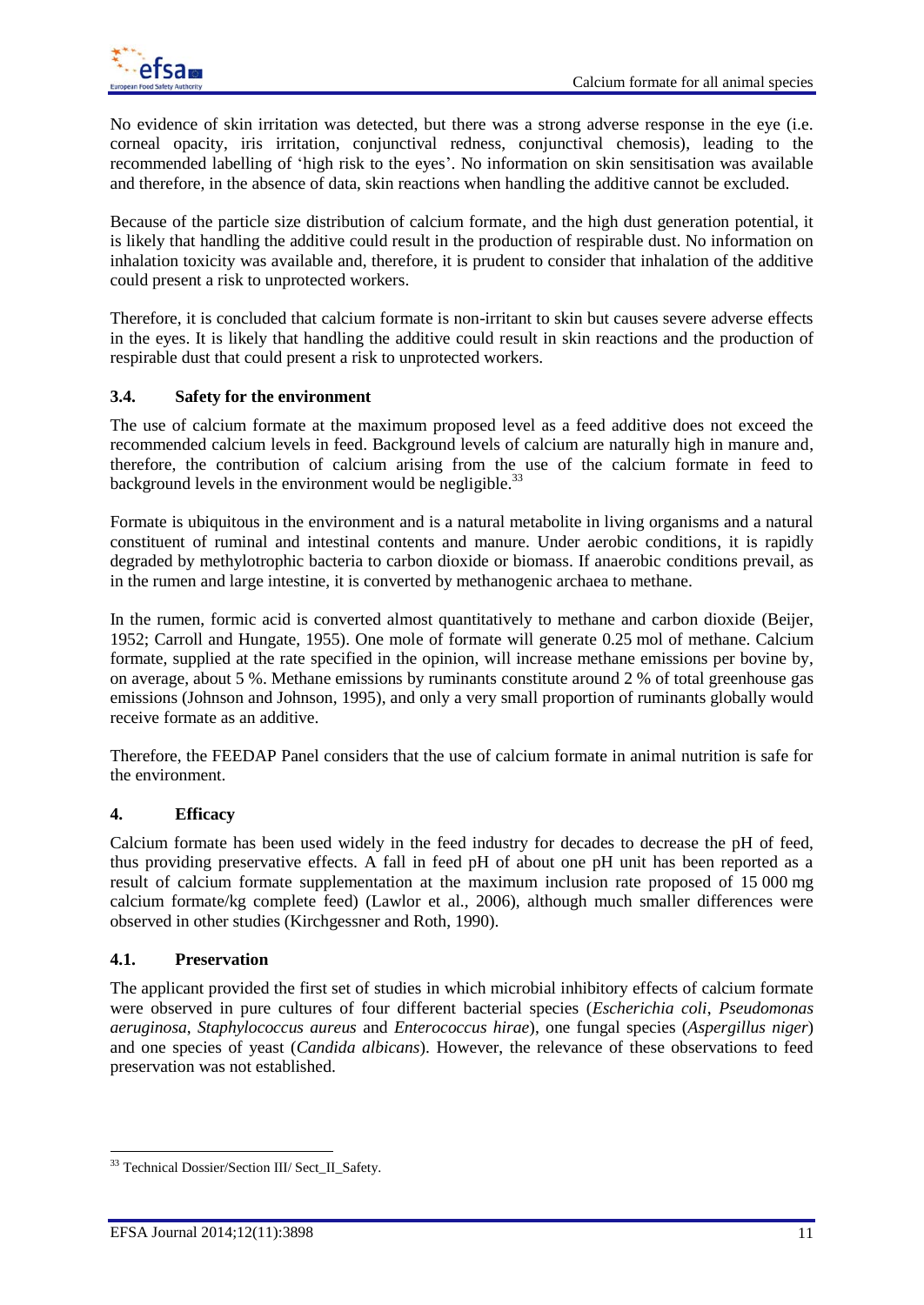The applicant also provided a study<sup>34</sup> concerning the preservative effect of calcium formate in six trials made with representative feed materials (two complete feedstuffs for chickens and sows; two feed ingredients: wheat and soybean meal; and two liquid feeds for sows) after a storage period of three months (dry feed materials and compound feeds) or 48 hours (liquid feeds). The feeds were inoculated with 50 000 colony-forming units (CFU) of *E. coli*, 5 000 CFU of *Saccharomyces cerevisiae* and 5 000 CFU of *Aspergillus* spp. (not specified) per gram of feed. Moisture levels of dry feed ranged from 13 to 18 % (broiler feed: 14.4 %; sow feed: 13 %; wheat: 18.2 %; soybean meal: 17.3 %). The two liquid feeds were based on one part dry sow feed mixed with three parts water with a total moisture level of 75 and 76 %, respectively.

Calcium formate was dosed at 0, 2 100, 4 200, 8 400, 16 800 and 33 600 mg/kg feed, corresponding to 0, 1 500, 3 000, 6 000, 12 000 and 24 000 mg of pure formic acid equivalents, respectively, per kilogram of feed. Total aerobes, coliform bacteria, yeasts and moulds were followed in the feed during storage. Dry feeds were sampled for microbial counting at one week, one month and three months after inoculation (incubation temperature not specified); liquid feeds were sampled at 24 and 48 hours.

Yeast counts were too low to be estimated accurately. For the other microbial groups, only two statistically significant indications of efficacy were obtained from the 54 measurements (six feeds  $\times$  three storage periods  $\times$  three microbial groups), with moulds in sow dry feed and total aerobes in soybean meal, both at the end of storage. A regression analysis of the effect of the dose of calcium formate on the  $log_{10}$ -transformed microbial counts across the six feeds showed a positive effect only with the mould counts.

It is concluded that these data do not provide convincing evidence of the efficacy of the additive as a preservative for compound feed or feed materials.

#### <span id="page-11-0"></span>**4.2. Effects on the quality of animal products**

Calcium formate has been used as a feed additive for decades, with no adverse effects on the quality, organoleptic or nutritional characteristics of food derived from animals fed with the additive having been reported. A number of specific studies with calcium formate or related compounds have examined the impact on sensory properties of animal products without any adverse effects reported<sup>35</sup> (Basker and Klinger, 1979; Øverland et al., 2000).

# <span id="page-11-1"></span>**CONCLUSIONS**

No adverse effects on target animals safety are anticipated when calcium formate is used at the maximum proposed dose in feed for pigs, poultry, fish or ruminants (15 000 mg calcium formate/kg complete feed). However, no margin of safety can be established. This conclusion can be extrapolated to other animal species at a maximum dose of 15 000 mg calcium formate/kg complete feed.

Considering that the turnover of formate is rapid, with no evidence of accumulation in body tissues, neither calcium nor formate concentrations will increase in the edible tissues of animals maintained on feed with calcium formate added, and no additional exposure by consumers is expected. Therefore, the use of calcium formate as a feed additive in all animal species is considered safe for the consumer.

Calcium formate is non-irritant to skin and is not a skin sensitiser but causes severe adverse effects in the eyes. It is likely that handling the additive could result in the production of respirable dust that could present a risk to unprotected workers.

The use of calcium formate in animal nutrition is safe for the environment.

<sup>&</sup>lt;sup>34</sup> Supplementary information (September 2013)/Annex\_VI\_1\_1.

<sup>35</sup> Supplementary information (September 2013)/Annexes1/Annex III.1.1.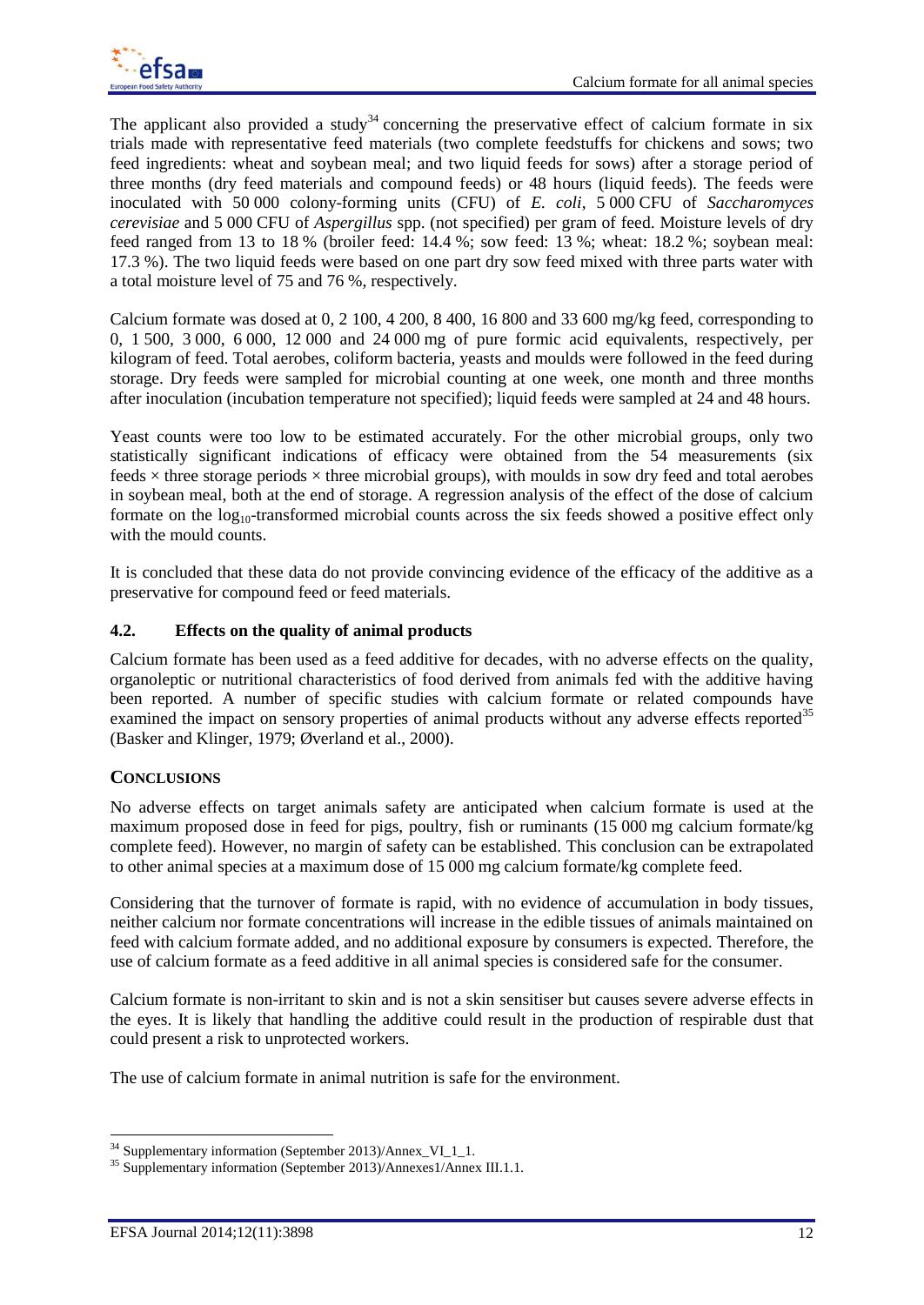

Data submitted do not provide convincing evidence of the efficacy of the additive when used as a preservative for compound feed or feed materials.

#### <span id="page-12-0"></span>**DOCUMENTATION PROVIDED TO EFSA**

- 1. Calcium formate for all animal species and categories. November 2010. Submitted by GAB Consulting GmbH on behalf LANXESS Distribution GmbH.
- 2. Calcium formate for all animal species and categories. Supplementary information. September 2013. Submitted by GAB Consulting GmbH on behalf LANXESS Distribution GmbH.
- 3. Calcium formate for all animal species and categories. Supplementary information. June 2014. Submitted by GAB Consulting GmbH on behalf LANXESS Distribution GmbH.
- 4. Evaluation report of the European Union Reference Laboratory for Feed Additives on the Methods(s) of Analysis for calcium formate.
- 5. Comments from Member States received through the ScienceNet.

#### <span id="page-12-1"></span>**REFERENCES**

- Basker D and, Klinger I, 1979. Effect of formic acid treatment of chicken feed on the taste of the resultant broiler meat. Refugee Veterinarians, 36:40 (cited in Poste LM, 1990. A sensory perspective of effect of feeds on flavor in meats: poultry meats. Journal of Animal Science, 68, 4414–4420).
- Beijer WH, 1952. Methane fermentation in the rumen of cattle. Nature*,* 170, 576–577.
- Bosi P, Sarli G, Casini L, De Filippi S, Trevisi P, Mazzoni M and Merialdi G, 2007. The influence of fat protection of calcium formate on growth and intestinal defence in *Escherichia coli* K88 challenged weanling pigs. Animal Feed Science and Technology, 139, 170–185.
- Carroll EJ and Hungate RE, 1955. Formate dissimilation and methane production in bovine rumen contents. Archives of Biochemistry and Biophysics, 56, 525–536.
- Codex, 2011. General Standard for Food Additives (GSFA) online database. Updated up to the 34<sup>th</sup> Session of the Codex Alimentarius Commission (2011). Food additive details: Formic acid (236). Available online:<http://www.codexalimentarius.net/gsfaonline/additives/details.html?id=332>
- Eckel B, Kirchgessner M and Roth FX, 1992. Zum Einfluss von Ameisensäure auf tägliche Zunahmen, Futteraufnahme, Futterverwertung und Verdaulichkeit 1. Mitteilung Untersuchung zur nutritiven Wirksamkeit von organischen Säuren in der Ferkelaufzucht Journal of Animal Physiology and Animal Nutrition, 67, 93–100.
- EFSA FEEDAP Panel (EFSA Panel on Additives and Products or Substances used in Animal Feed), 2014. Scientific Opinion on the safety and efficacy of formic acid when used as a technological additive for all animal species. EFSA Journal 2014;12(10):3827, 16 pp. doi:10.2903/ j.efsa.2014.3827
- Eidelsburger U, Roth FX and Kirchgessner M, 1992. Zum Einfluß von Ameisensäure, Calciumformiat und Natriumhydrogencarbonat auf tägliche Zunahmen, Futteraufnahme, Futterverwertung und Verdaulichkeit. Journal of Animal Physiology and Animal Nutrition, 67, 258–267.
- Günther KD, 1989. The use of calcium formate in milk replacers for rearing calves. Feed Compounder (UK), 9, 22–24.
- [Hanzlik](http://dmd.aspetjournals.org/search?author1=Robert+P.+Hanzlik&sortspec=date&submit=Submit) RP, Fowler SC and Eells JT, 2005. Absorption and elimination of formate following oral administration of calcium formate in female human subjects. Drug Metabolism and Disposition, 33(2), 282–286.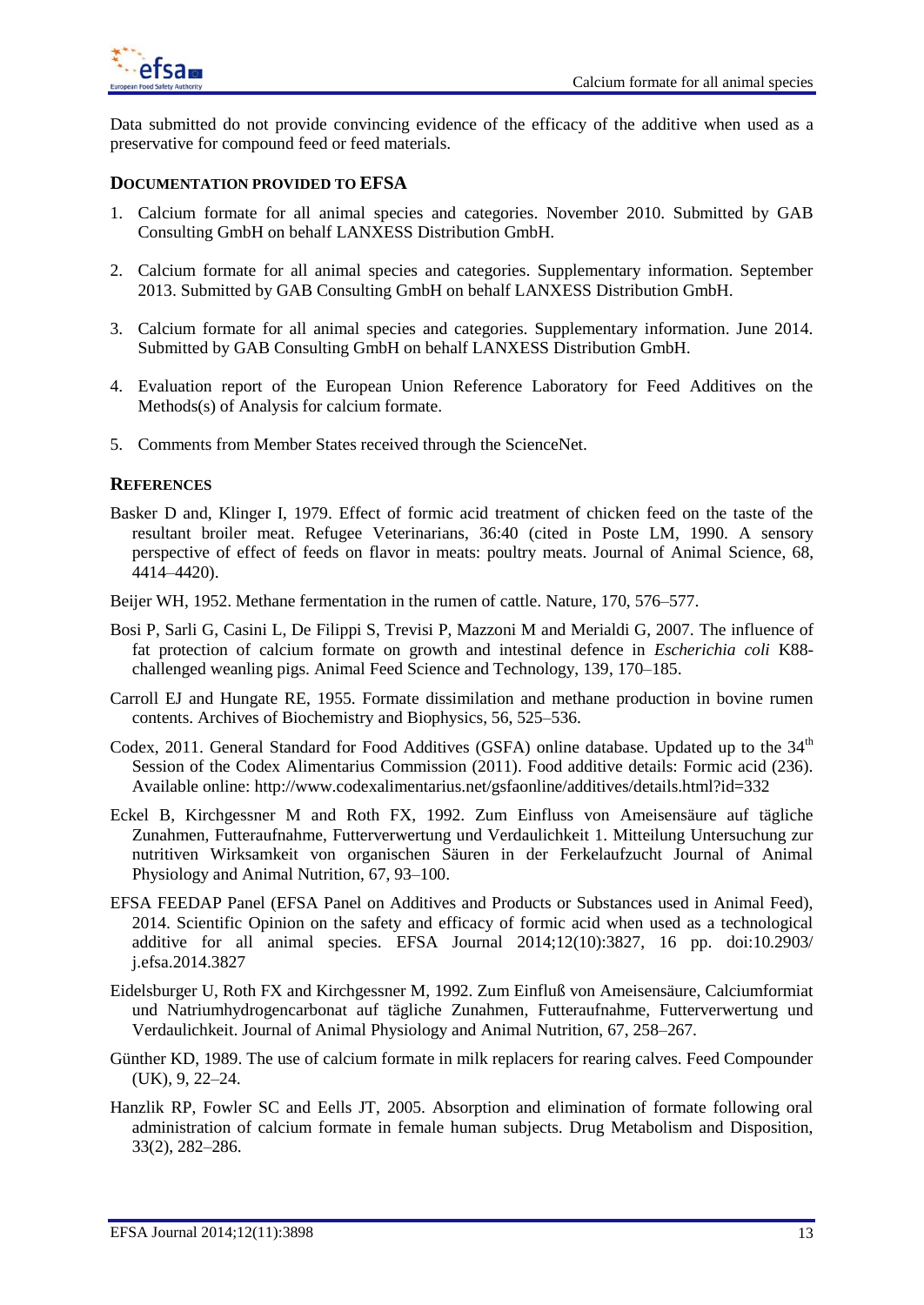

- HSDB (Hazardous Substance Data Bank), 2006. National Library of Medicine (NLM), National Toxicology Information Program (NTP), Bethesda, Maryland. Available online: http://toxnet.nlm. nih.gov/cgi-bin/sis/search2/r?dbs+hsdb:@term+@rn+@rel+64-18-6
- Izat AL, Adams MH, Cabel MC, Colberg M, Reiber MA, Skinner JT and Waldroup PW, 1990. Effects of formic acid or calcium formate in feed on performance and microbiological characteristics of broilers. Poultry Science, 69, 1876–1882.
- JECFA (Joint FAO/WHO Expert Committee on Food Additives), 1974. Toxicological evaluation of some food additives including anticaking agents, antimicrobials, antioxidants, emulsifiers, and thickening agents. FAO Nutrition Meetings Report Series, No 53. Available online: <http://www.inchem.org/documents/jecfa/jecmono/v05je09.htm>
- JECFA (Joint FAO/WHO Expert Committee on Food Additives), 1998. Safety evaluation of certain food additives and contaminants. Saturated aliphatic acyclic linear primary alcohols, alcohols, aldehydes and acids. WHO Food Additives Series, No 40. Available online: <http://www.inchem.org/documents/jecfa/jecmono/v040je10.htm>
- Johnson KA and Johnson DE, 1995. Methane emissions from cattle. Journal of Animal Science, 73, 2483–2492.
- Kirchgessner M and Roth FX, 1987. Use of formates in the feeding of piglets. Landwirtschaftliche Forschung, 40, 141–152
- Kirchgessner M and Roth FX, 1989. Use of calcium formate in the fattening of pigs Landwirtschaftliche Forschung, 42, 150–156.
- Kirchgessner M and Roth FX, 1990. Nutritive effect of calcium formate in combination with free acids in the feeding of piglets. Agribiological Research, 43, 53–64.
- Kirchgessner M, Gedek B, Wiehler S, Bott A, Eidelsburger U and Roth FX, 1992. Influence of formic acid, calcium formate and sodium bicarbonate on the microflora in different segments of the gastrointestinal tract. Journal of Animal Physiology and Animal Nutrition, 68, 73–81.
- Lawlor PG, Lynch PB and Caffrey PJ, 2006. Effect of fumaric acid, calcium formate and mineral levels in diets on the intake and growth performance of newly weaned pigs. Irish Journal of Agricultural Food Research, 45, 61–71.
- McIntyre LH and Weston SJ, 2002. An investigation of the safety of oral calcium formate in dairy cows using clinical, biochemical and histopathological parameters. New Zealand Veterinary Journal, 50(5), 195–198.
- OECD (Organisation for Economic Co-operation and Development), 2010. SIDS Initial Assessment Report for SIAM 26. Formic acid and Formates. Paris, France, 15–18 April 2008, 15 pp.
- Øverland M, Granli T, Kjos NP, Fjetland O, Steien SH and Stokstad M, 2000. Effect of dietary formates on growth performance, carcass traits, sensory quality, intestinal microflora, and stomach alterations in growing-finishing pigs. Journal of Animal Science, 78, 1875–1884.
- Pallauf J and Hüter J, 1993. Studies on the influence of calcium formate on growth, digestibility of crude nutrients, nitrogen balance and calcium retention in weaned piglets, testing facility. Animal Feed Science and Technology, 43, 65–76.
- Pohl SA, Caldwell DJ, Lee JT, Coppedge JR, Dunn-Horrocks SL, Stringfellow KD, Jessen K and Farnell MB, 2012. Effects of dietary calcium formate inclusion on broiler performance, skeletal development, and gut maturation. Journal Applied Poultry Research, 21, 311–317.
- Scott DJ and van Vijk N, 2000. Comparison in dairy cattle of mucosal toxicity of calcium formate and calcium chloride in oil. New Zealand Veterinary Journal, 48, 24–26.
- Torrallardona D, Conde R, Badiola I and Polo J, 2007. Evaluation of spray dried animal plasma and calcium formate as alternatives to colistin in piglets experimentally infected with *Escherichia coli* K99. Livestock Science, 108, 303–306.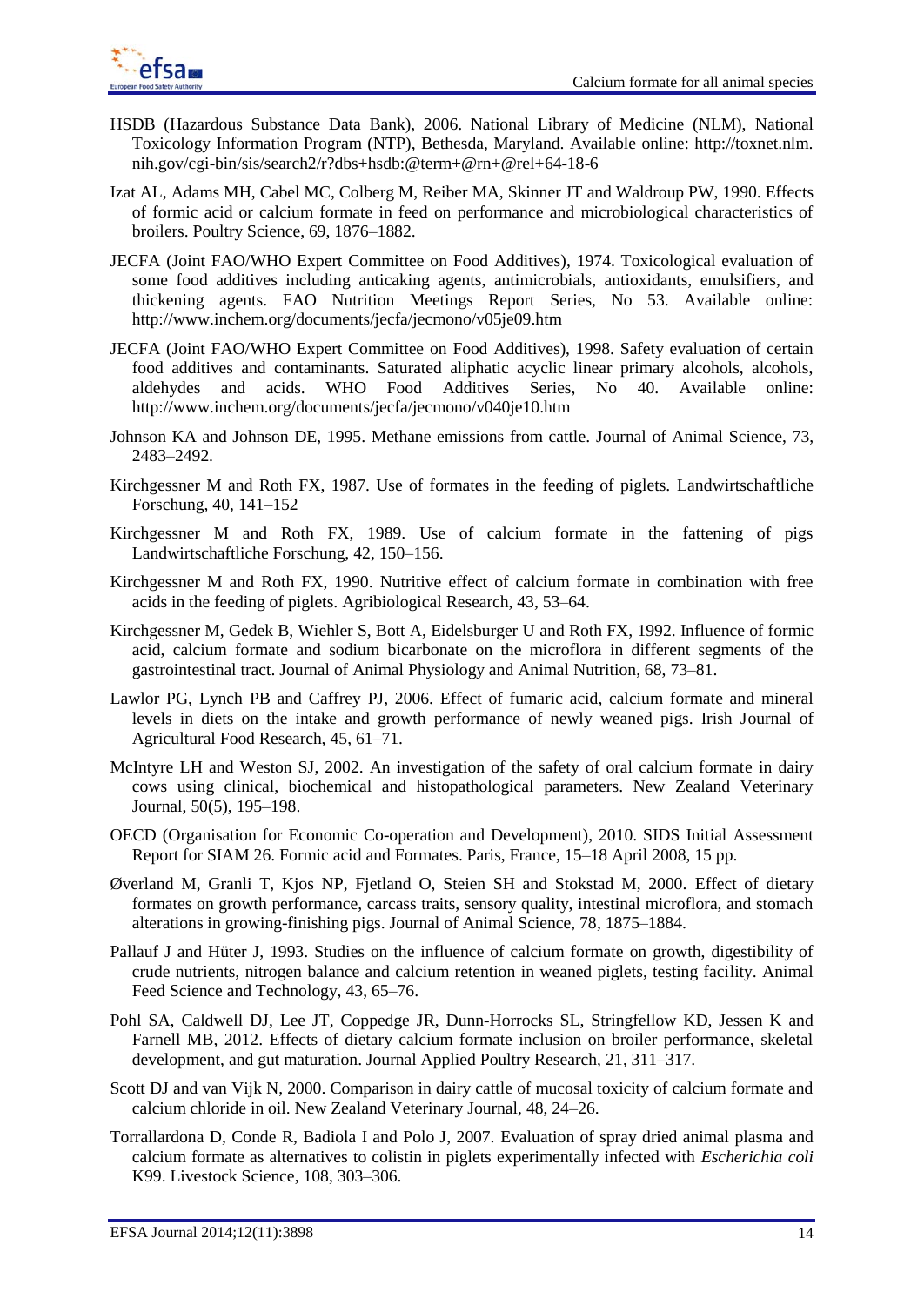

Vielma J and Lall SP, 1997. Dietary formic acid enhances apparent digestibility of minerals in rainbow trout, *Oncorhynchus mykiss* (Walbaum). Aquaculture Nutrition, 3, 265–268.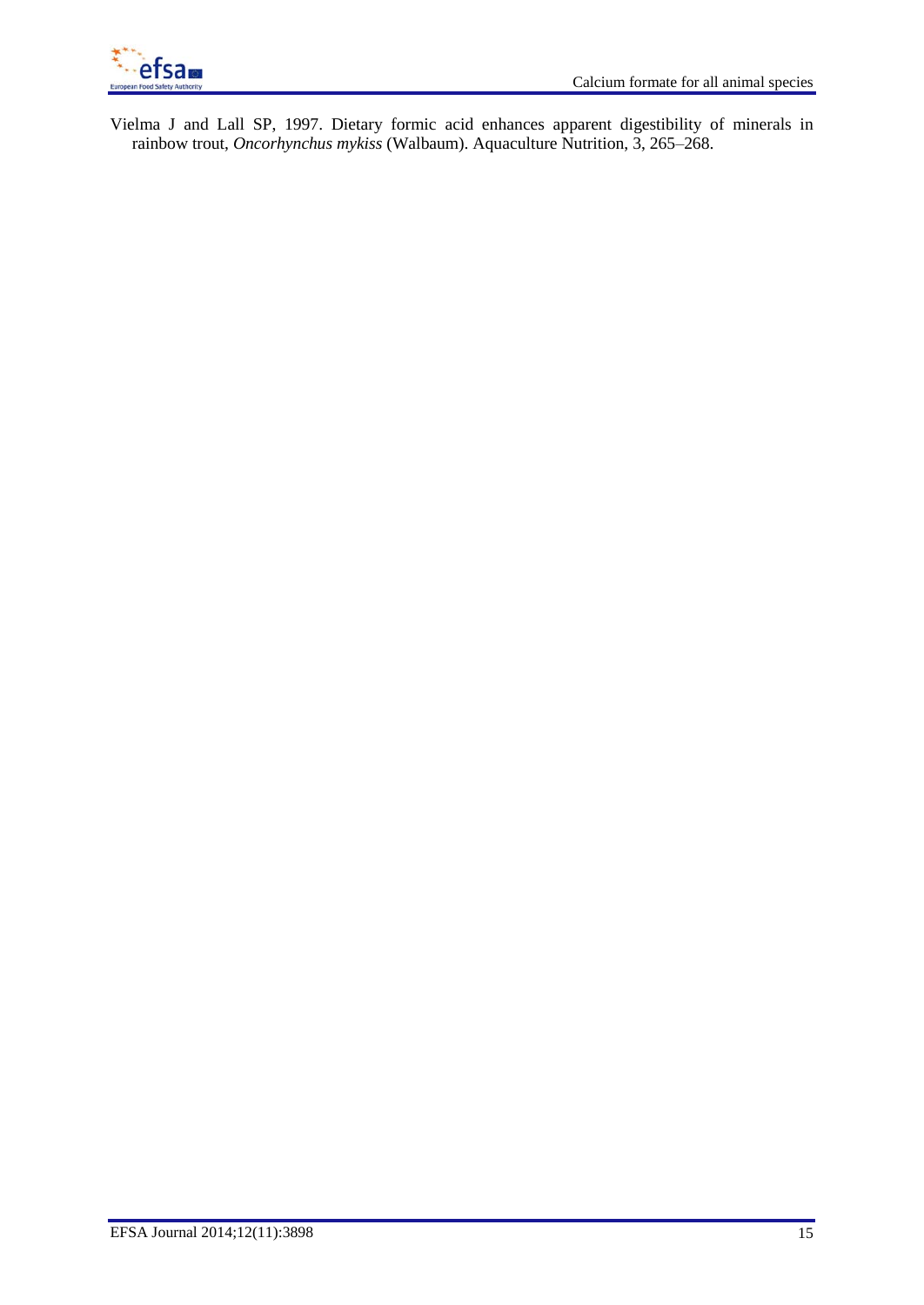

#### <span id="page-15-0"></span>**Annex – Executive Summary of the Evaluation Report of the European Union Reference**  Laboratory for Feed Additives on the Method(s) of Analysis for calcium formate <sup>12</sup>

In the current application authorisation is sought under articles  $4(1)^3$  and  $10(2)^4$  for *ammonium formate*  $(E295)^5$ , *sodium formate*  $(E237)^6$ , *calcium formate*  $(E238)^7$  and *potassium diformate*  $(237a)^8$  under the category of "technological additives" functional group  $1(a)$  "preservatives" (for all) and  $1(k)$  "silage additives" (not for *calcium formate* and *potassium diformate*) according to the classification system of Annex I of Regulation (EC) No 1831/2003.

*Ammonium formate* (E295) is a liquid consisting of a minimum of 35 % of ammonium formate and a maximum of 64 % of free formic acid, the rest being water. *Sodium formate* (E237) is either a solid with a minimum purity of 98 % or a liquid containing a minimum of 15 % of sodium formate and a maximum of 75 % of free formic acid, the rest being water. Authorisation is sought for the use of these two *feed additives* for all animal species and categories. Both *feed additives* are intended to be used in *premixtures, feedingstuffs, water* and *silage*. The Applicant proposes a maximum concentration (expressed as formic acid) of 5 g/L in *water*, 10 g/kg in *silage* and 20 g/kg in *feedingstuffs*.

*Calcium formate* (E238) is a colourless solid with a minimum purity of 98 %. Authorisation is sought for the use of the *feed additive* for all animal species and categories. The *feed additive* is intended to be used in *premixtures* and *feedingstuffs*. The Applicant proposes a maximum concentration (expressed as formic acid) of 30 g/kg in *feedingstuffs*.

Finally, *potassium diformate* (237a) is a colourless aqueous solution with a minimum of 50 % of potassium diformate in water. Authorisation is sought for the use of the *feed additive* for all animal species and categories. The *feed additive* is intended to be used in *premixtures* and *feedingstuffs*. The Applicant proposes a maximum concentration (expressed as formic acid) of 9, 18 and 12 g/kg in fish for feed, in *feedingstuffs* for weaned piglets and sows & pigs for fattening, respectively.

The following international ring-trial validated standards were submitted by the Applicants and/or identified by the EURL:

- EN ISO 6869 and EN 15510, based on atomic absorption spectrometry (AAS) and inductively coupled plasma atomic emission spectrometry (ICP-AES), respectively, for the determination of total *calcium*, *potassium* and *sodium* in the *feed additives* (*calcium formate* - E238; *potassium diformate* - 237a; *sodium formate* - E237);
- ISO 5664, based on the distillation  $\&$  titration of ammonia and the Community method (R152/2009, Annex III, C) based on Kjeldahl for the determination of nitrogen and calculation the *ammonium* content in the *feed additive* from the measured nitrogen content (*ammonium formate* - E295);
- EN 15909, based on the EDTA complexometric reaction for the determination of total *calcium* in the *feed additive* (*calcium formate* - E238); and

<sup>&</sup>lt;sup>1</sup> The full report is available on the EURL website: https://ec.europa.eu/jrc/sites/default/files/FinRep-FormateGroup.pdf<br><sup>2</sup> The EURL readinged a combined generation the degries EAD 2010 0189 Detections diferente for al

<sup>2</sup> The EURL produced a combined report for the dossier FAD-2010-0188 Potassium diformate for all animal species; dossier FAD-2010-0312 Ammonium formate, sodium formate, calcium formate for all animal species; dossier FAD-2010- 0303 Calcium formate for all animal species; and dossier FAD-2009-0027 Formic acid for all animal species.

<sup>&</sup>lt;sup>3</sup> FAD-2010-0312.

<sup>4</sup> FAD-2010-0312, FAD-2010-0303, FAD-2010-0188.

<sup>&</sup>lt;sup>5</sup> FAD-2010-0312.

<sup>6</sup> FAD-2010-0312.

<sup>7</sup> FAD-2010-0312, FAD-2010-0303.

<sup>8</sup> FAD-2010-0188.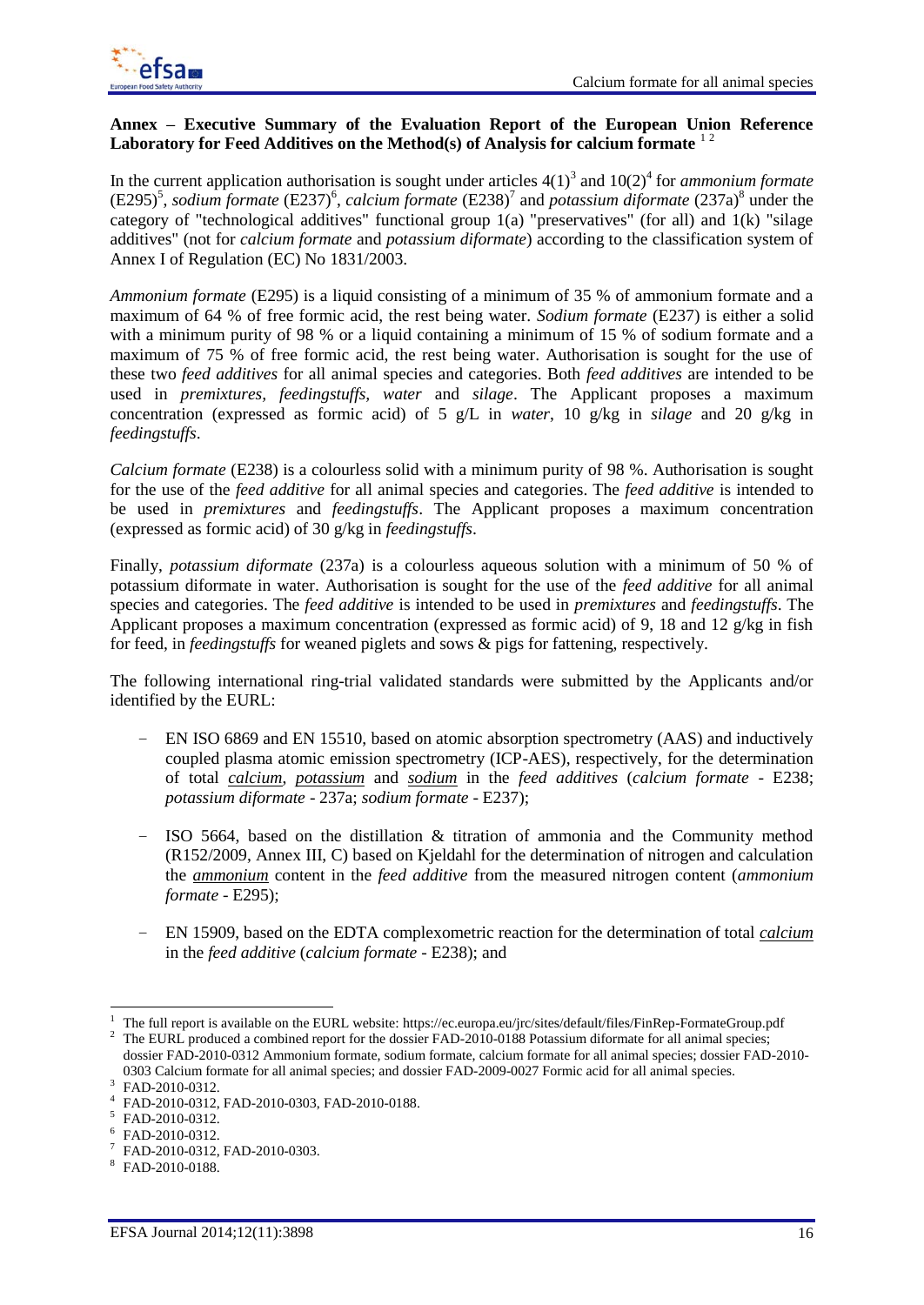

– EN 15909, based on reverse phase high performance liquid chromatography with UV detection (RP-HPLC-UV) at 214 nm, for the determination of total *formate* in all the *feed additives* of concern (E295, E237, 237a and E238).

The EURL recommends for official control all the above mentioned methods for the determination of *feed additives* of concern. The relevant details about the principles of analysis and the corresponding performance characteristics are provided in the report.

For the determination of *total formate* (originating from *ammonium, sodium, calcium formates* and potassium diformate) in *premixtures* and *feedingstuffs* the Applicant<sup>9</sup> proposed a single laboratory validated method based on ion-exclusion high performance liquid chromatography with UV or refractive index detection (HPLC-UV/RI). This method does not distinguish between *formic acid* and its salts. The following performance characteristics for the quantification of *total formate* (expressed as *total formic acid*), were derived from the single-laboratory validation study in *premixtures* and *feedingstuffs*: - a relative standard deviations for *repeatability* (RSDr) ranging from 1.5 to 6.5 % for the concentration ranging from 1 to 1000 g/kg; - a *recovery rate* (Rrec) ranging from 89 to 99 %; and a limit of quantification (LOQ) of 90 mg *formic acid*/kg *feedingstuffs*. The HPLC-UV/RI method was further ring trial validated with three to five laboratories and a relative standard deviation for *reproducibility* (RSDR) ranging from 6.6 to 19.3 % was determined for *premixtures* and *feedingstuffs* containing from 4.5 to 44 g *formic acid*/kg.

Furthemore, the EURL wishes to recall the conclusions drawn in the frame of the FAD-2009-0027 "Formic acid" dossier, dated 21/05/2010:

For the determination of *formic acid* in *feedingstuffs*, the Applicant (FAD-2009-0027) suggested a single-laboratory validated method based on ion chromatography with electrical conductivity detection (IC-ECD). Approximately 1g of sample is extracted with 80mL of water for 30 minutes and then filled up to 100 mL. After filtration through paper and membrane filters, the solution is injected into the ion chromatograph. External standard calibration is used for the quantification of the formate content. The measured formate content allows the calculation of the formic acid one. The following performance characteristics were reported: - a limit of detection (LOD) and quantification (LOQ) of 100 and 500 mg/kg feedingstuffs, respectively; - a recovery rate ( $R_{\text{Rec}}$ ) close to 100%; and - a repeatability relative standard deviation ( $R_{\text{SDP}}$ ) of ca. 3.5%. The validation experiments were performed with a set of different feed samples covering a formate content ranging from 3.6 to 10 g/kg. These samples were also analysed by a second independent expert laboratory and all the results were in agreement. Furthermore, the validation report included summary information related to an inter-laboratory comparison organised by VDLUFA in 2006 for the determination of organic acids in *feedingstuffs*, including formic acid, to which six laboratories participated. The following performance characteristics were reported, for sample formic acid concentrations ranging from 7.2 to 506 g/kg *feedingstuffs*: - RSD<sub>r</sub> ranging from 4 to 10 %; and - a reproducibility relative standard deviation  $(RSD<sub>R</sub>)$  ranging from 13 to 22 %.

Based on the performance characteristics presented, the EURL recommends for official control the ring trial validated and submitted by Applicant<sup>10</sup> method which is based on ion-exclusion HPLC-UV/RI to determine *total formate* (expressed as *total formic acid*) in *premixtures* and *feedingstuffs* containing *ammonium formate, sodium formate, calcium formate* or *potassium diformate*. In addition, the EURL recommends for official control the IC-ECD method submitted by the Applicant (FAD-2009-0027) for the determination of *formic acid* (and *total formate*) in *feedingstuffs*. Furthemore, the EURL considers that maximum concentration levels (5g/kg) of *sodium* and *ammonium formates* in *water* could be monitored using the two methods (HPLC-UV/RI or IC-ECD) recommended above.

<sup>&</sup>lt;sup>9</sup> FAD-2010-0312.

<sup>10</sup> FAD-2010-0312.